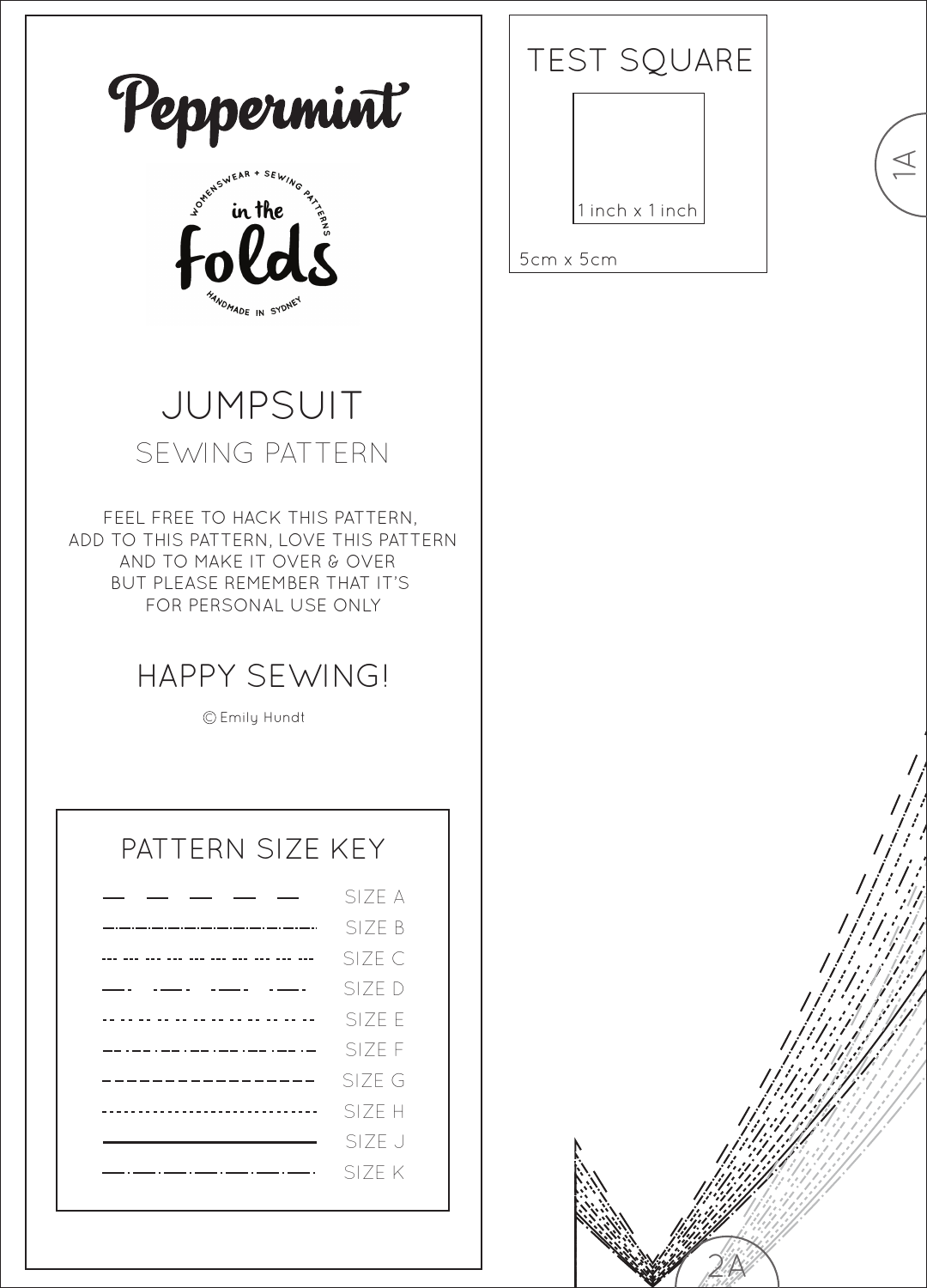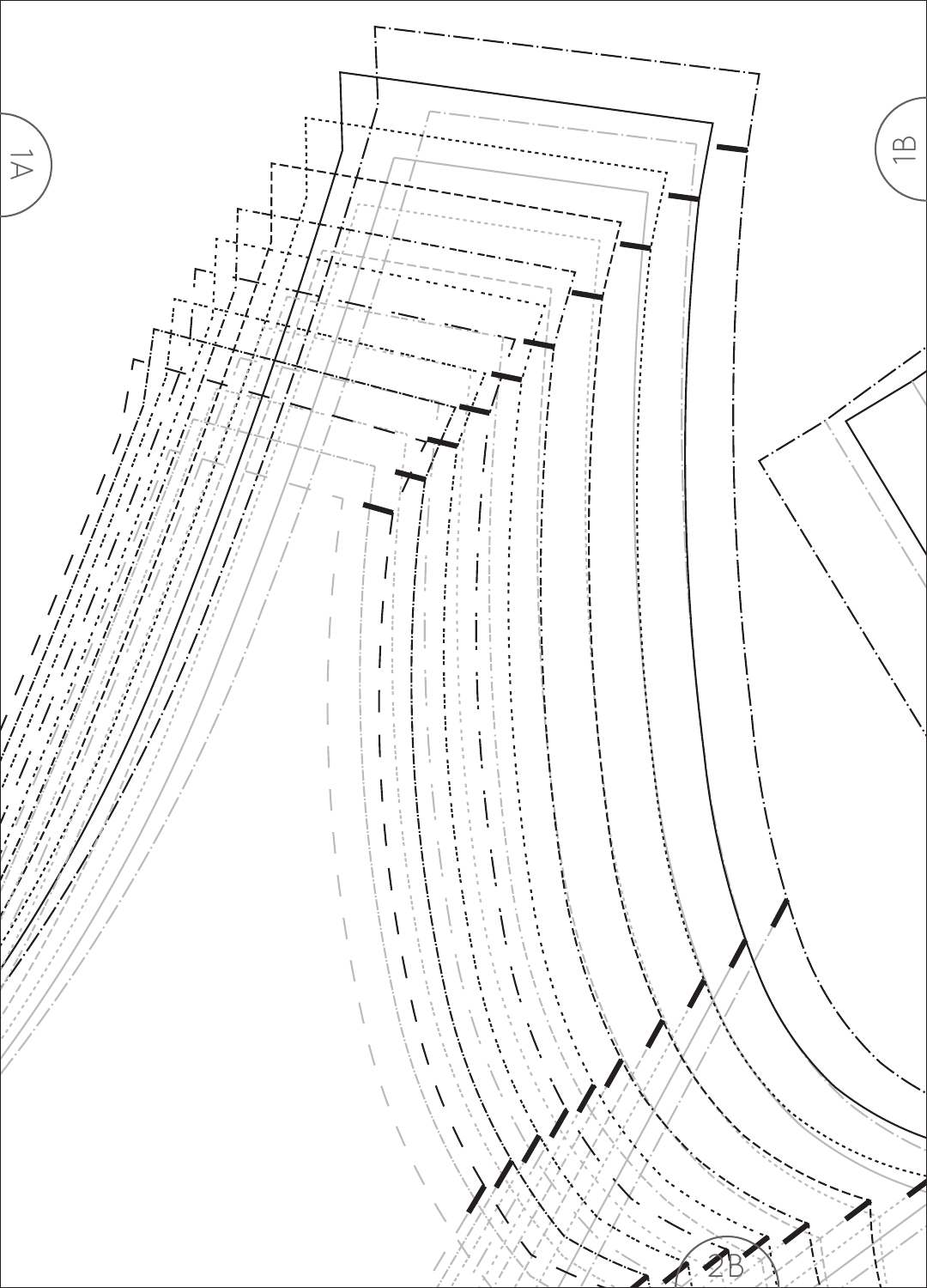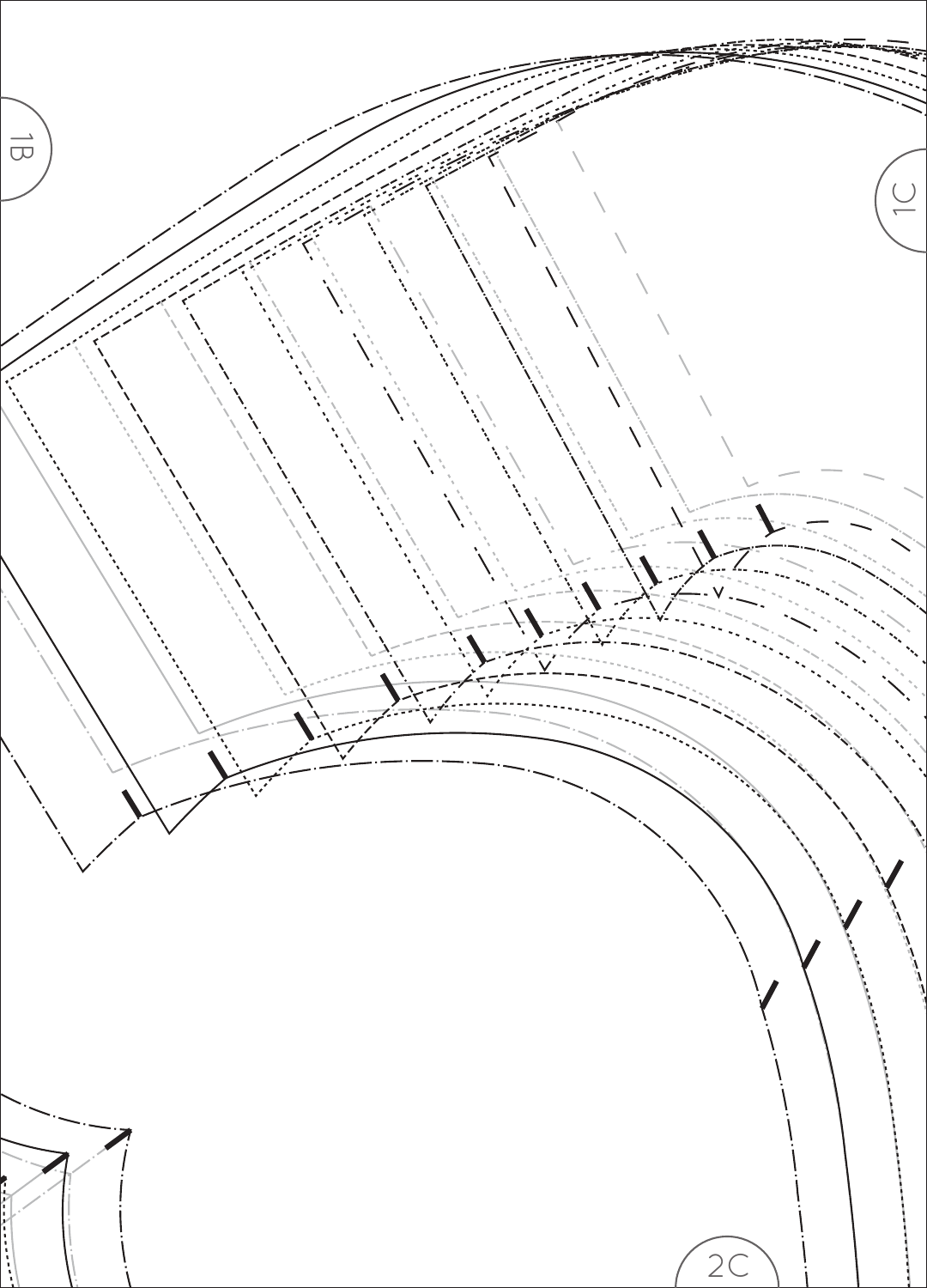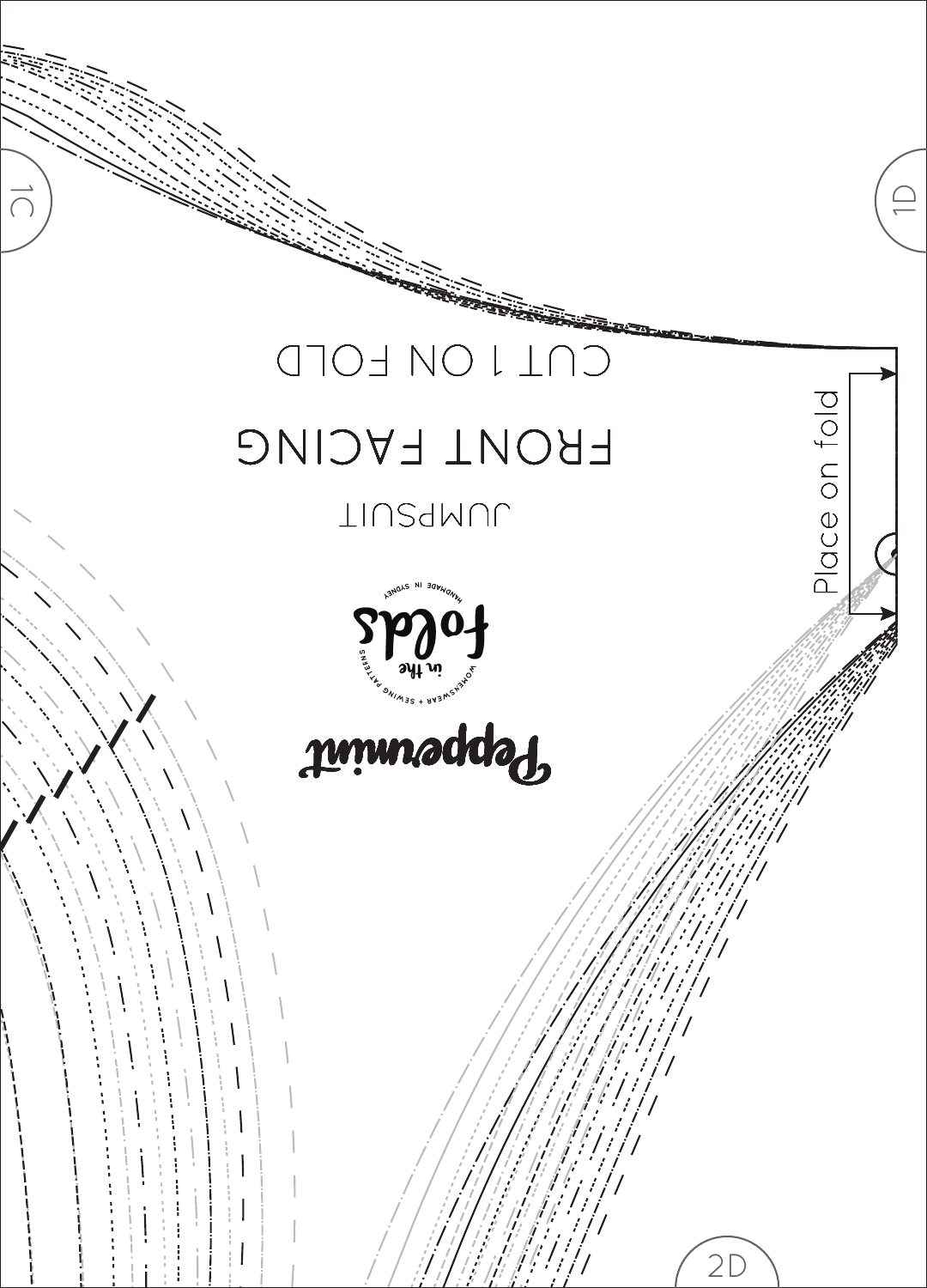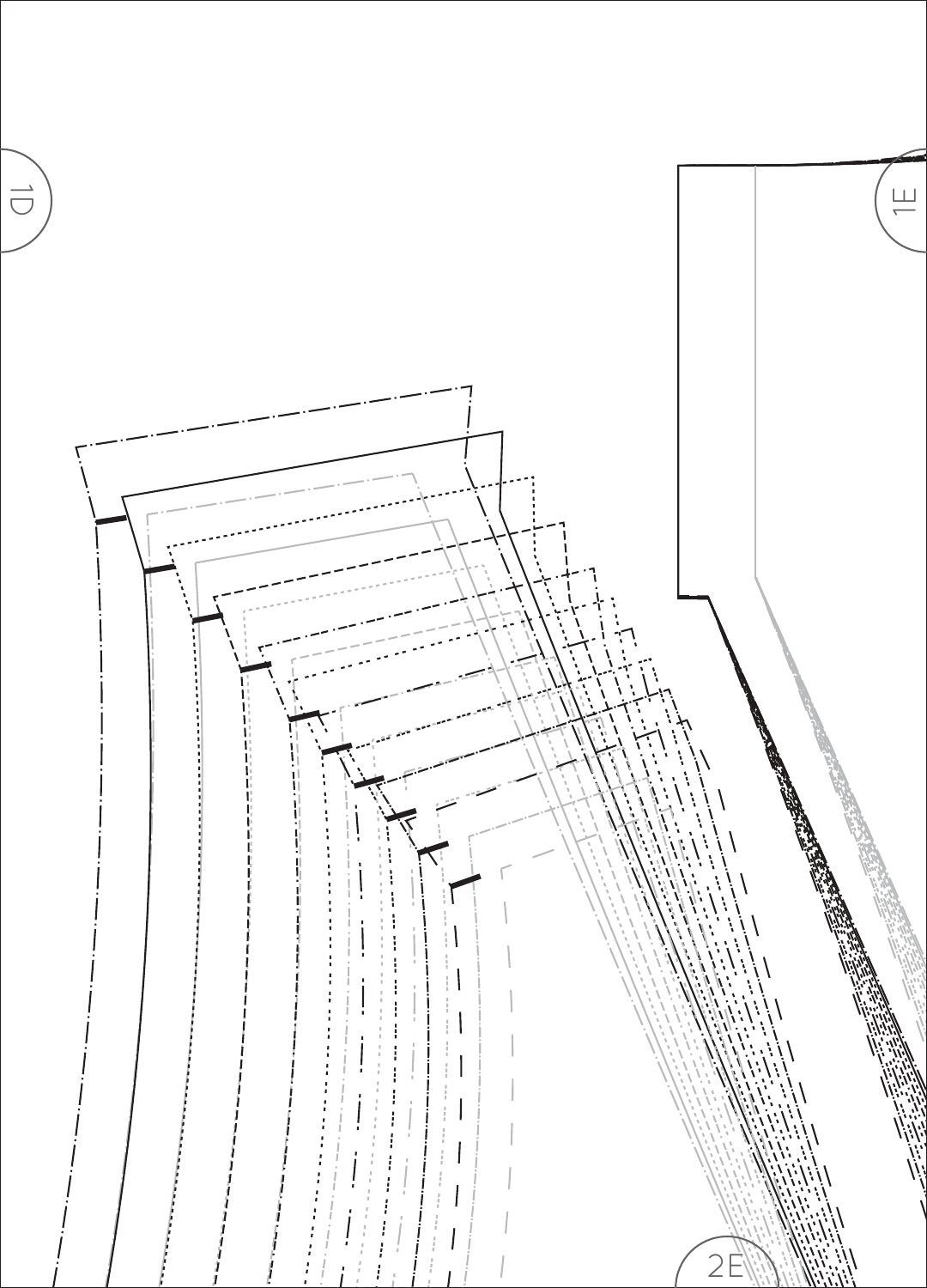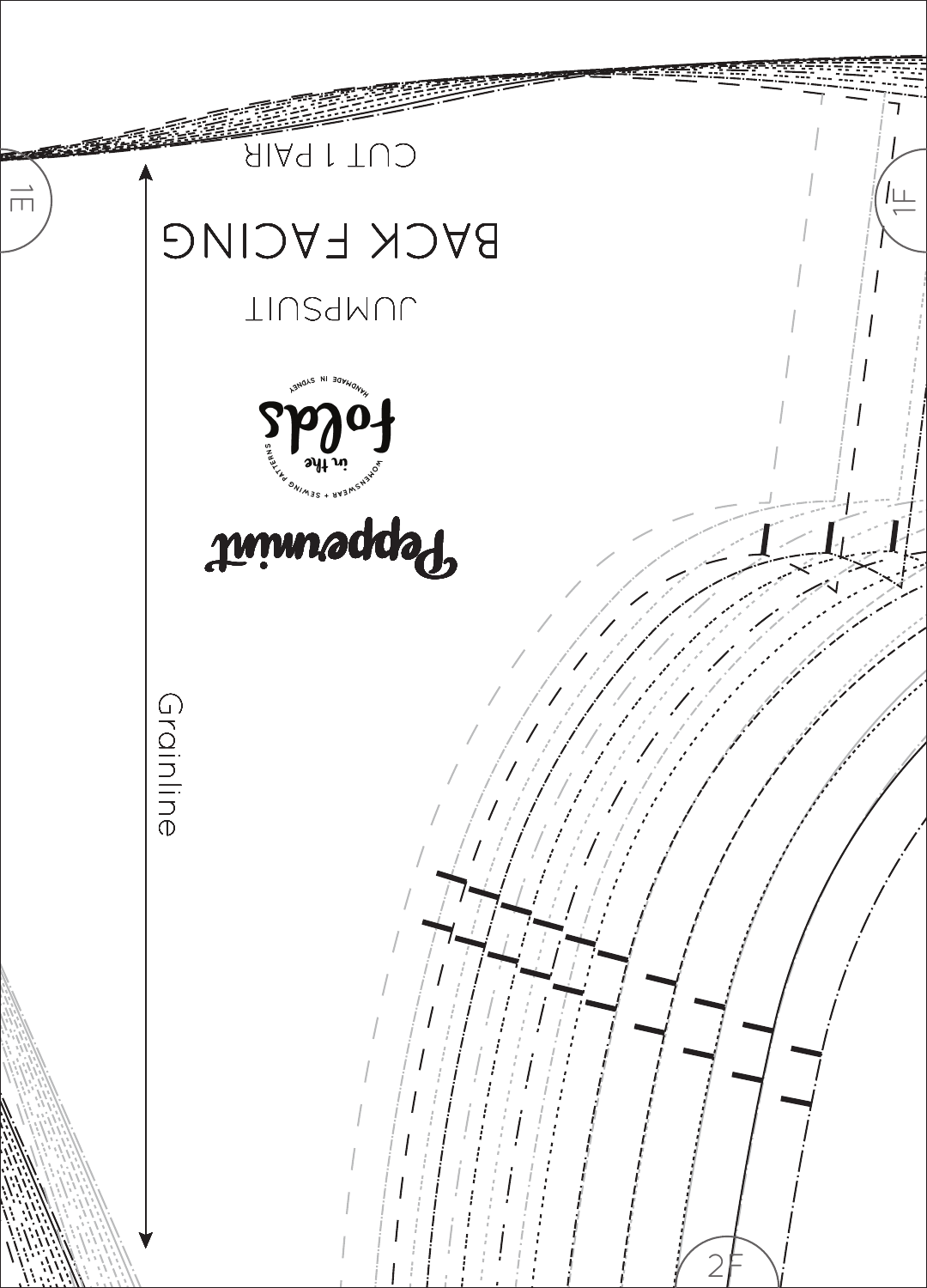

2G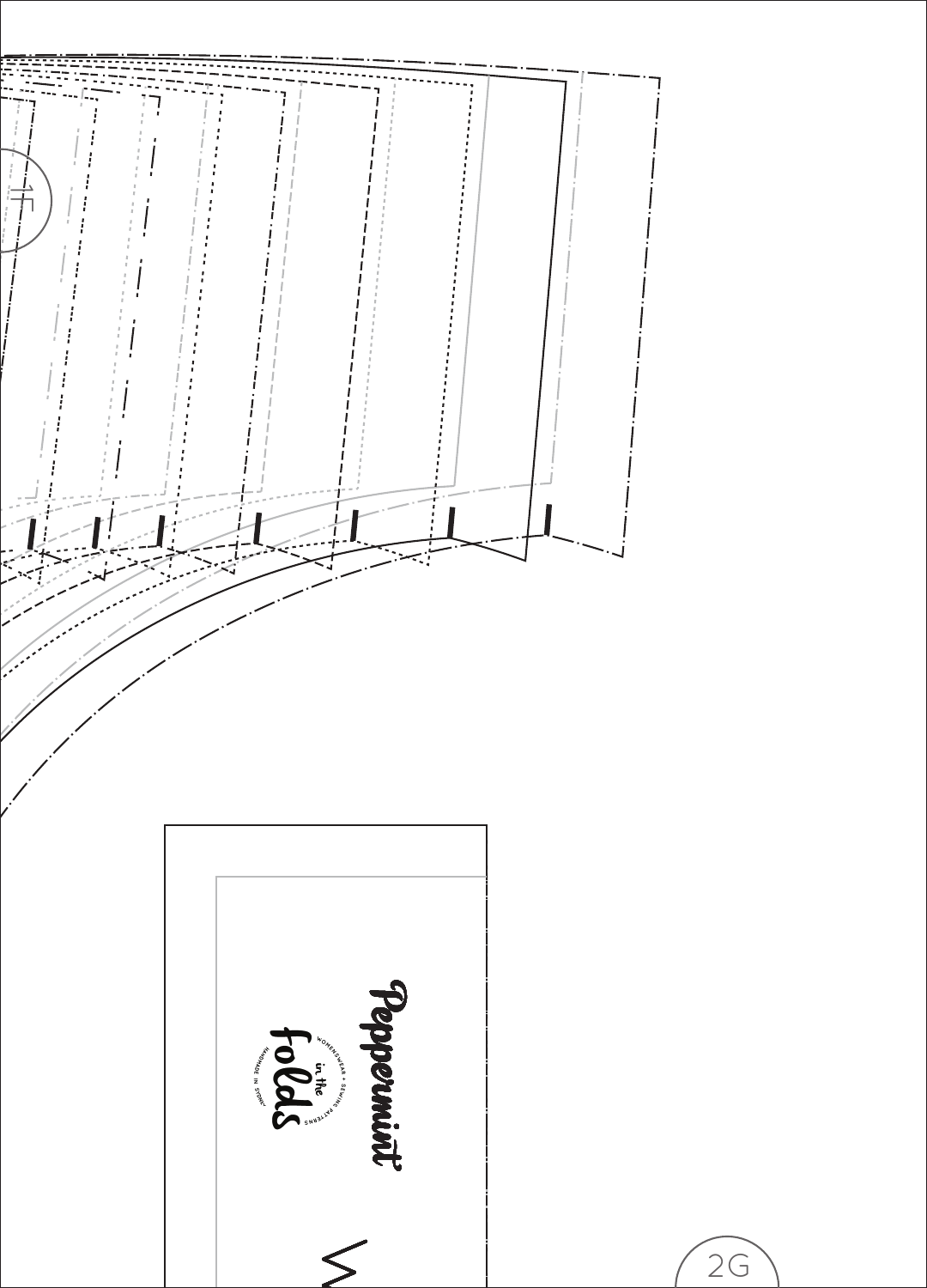



3A

 $\forall$  Z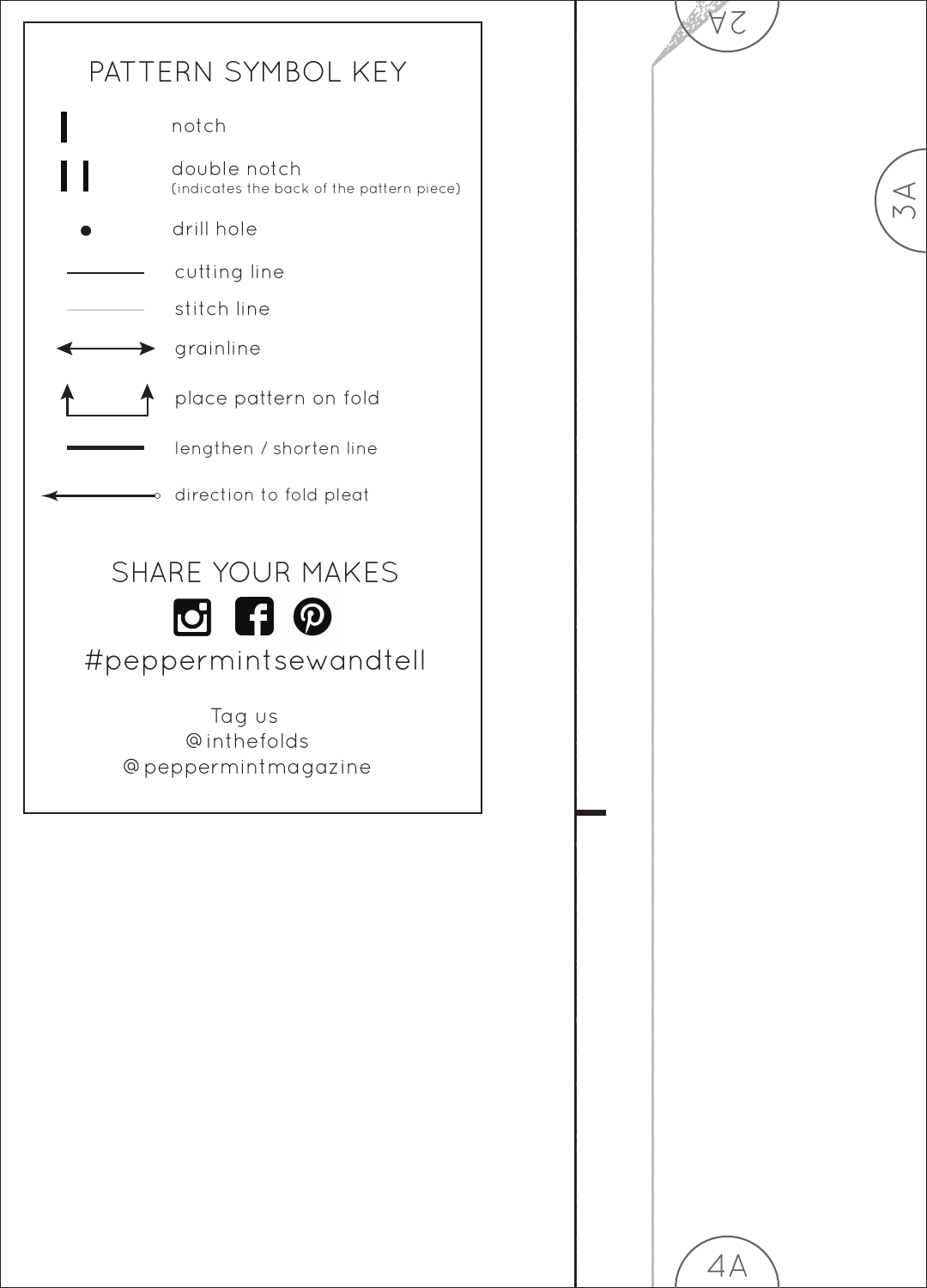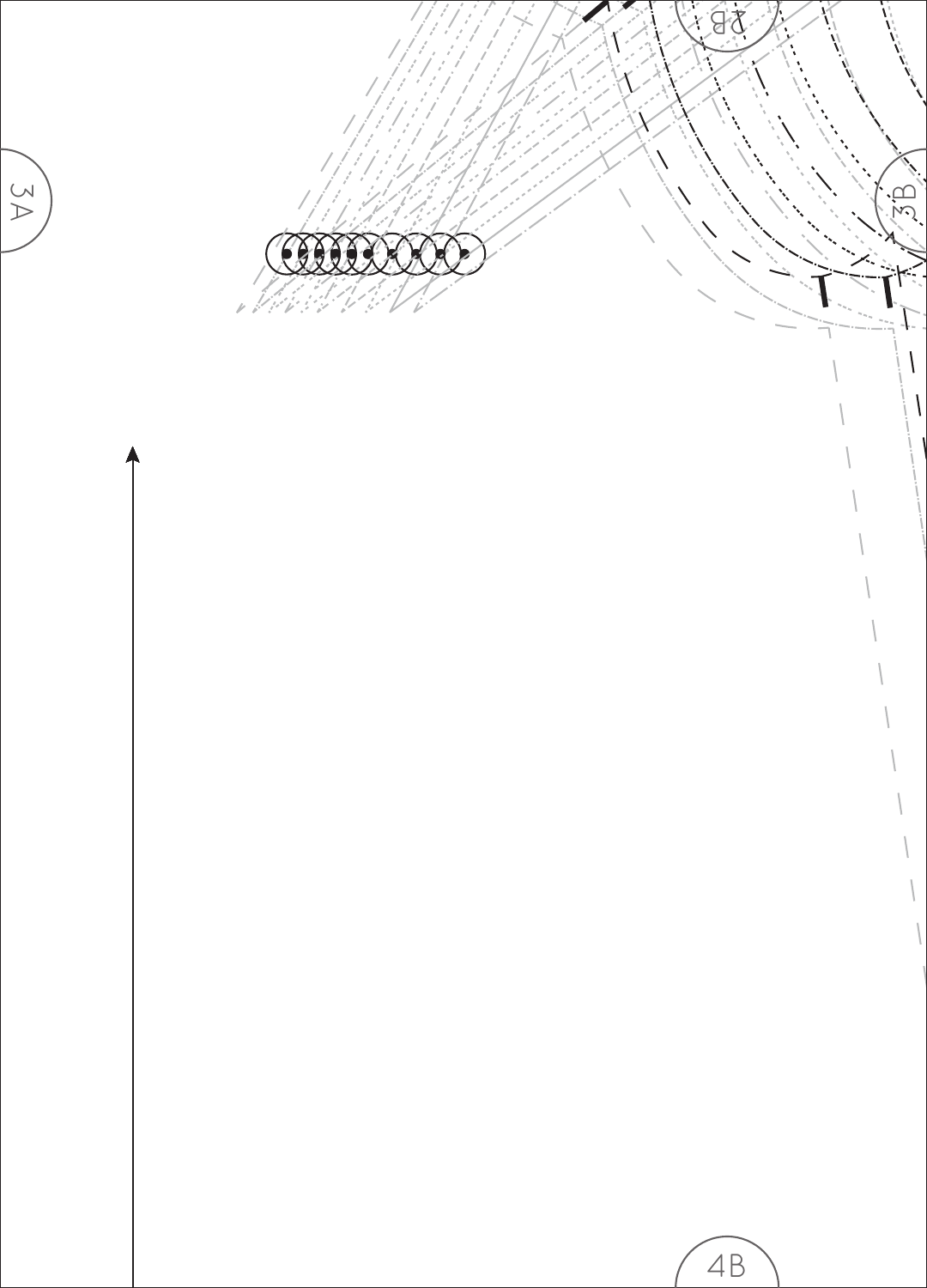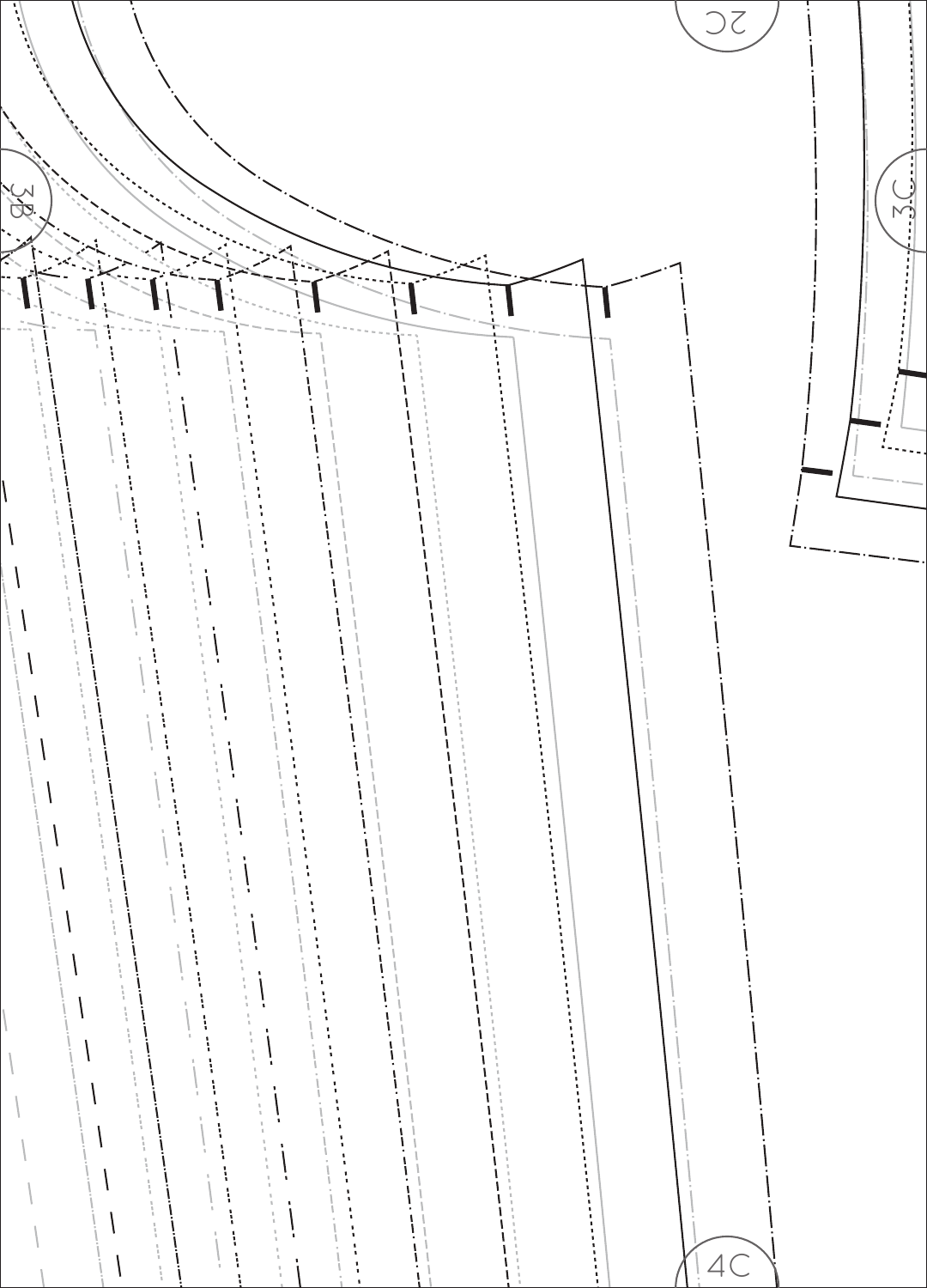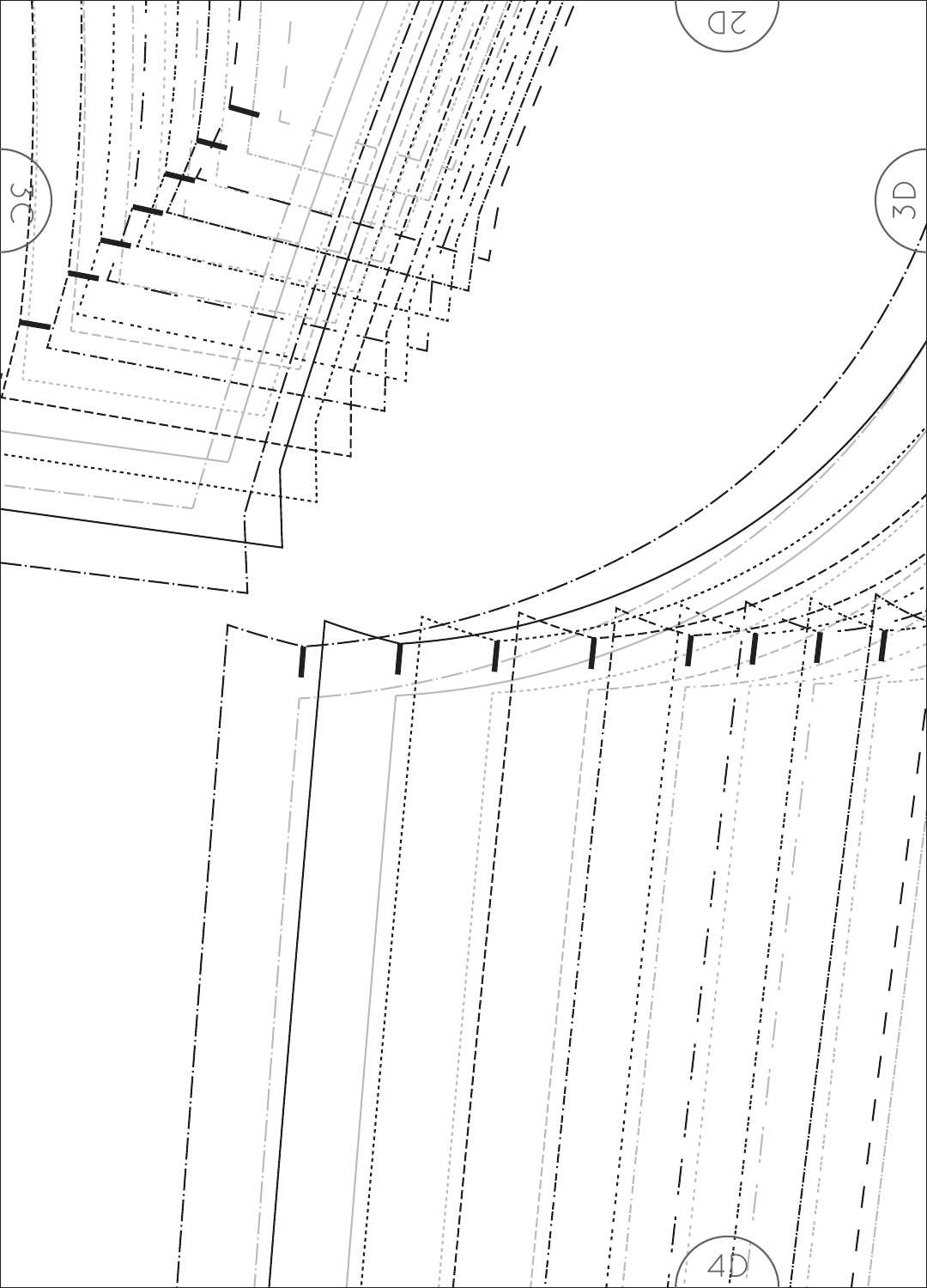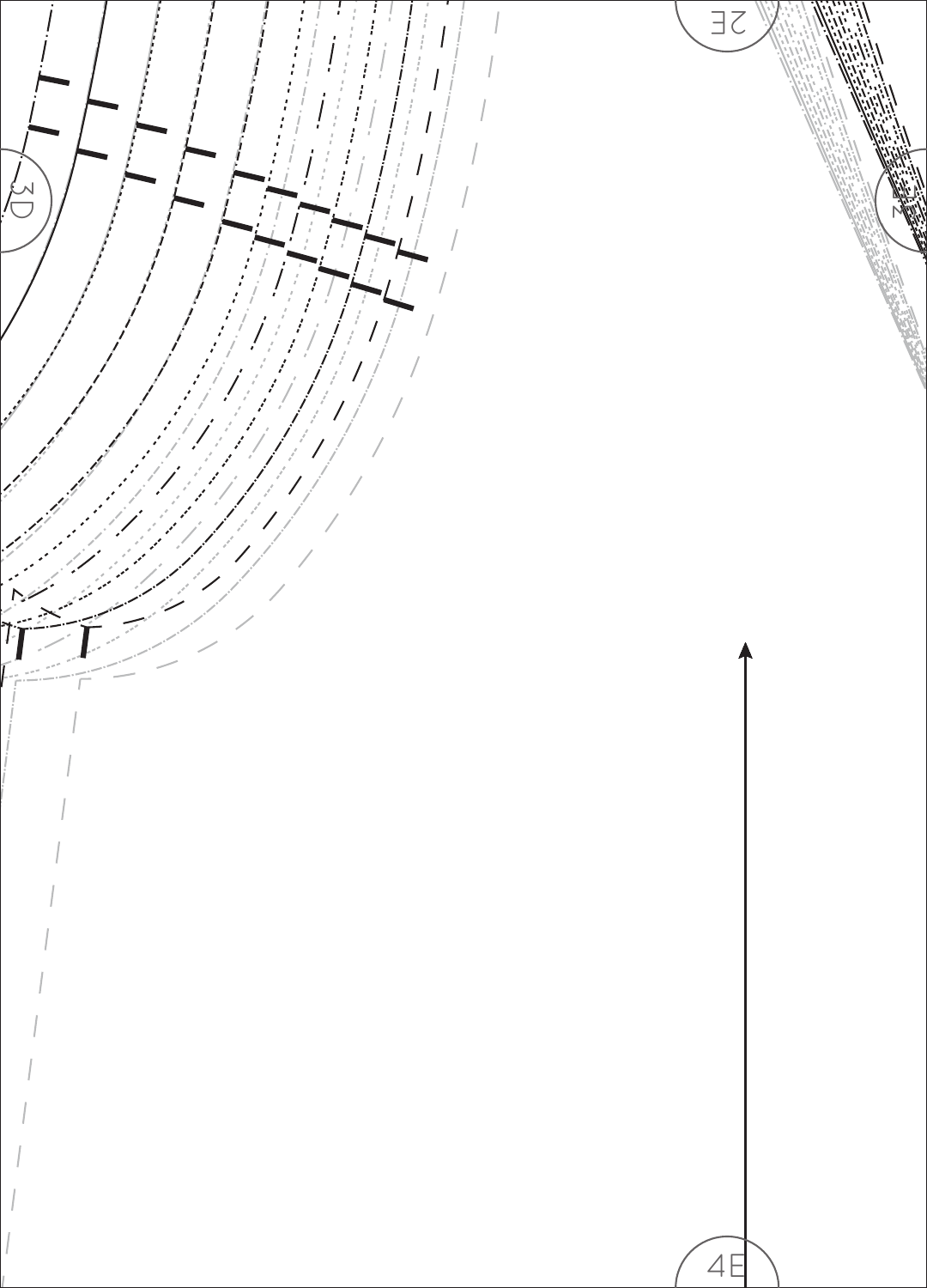

3E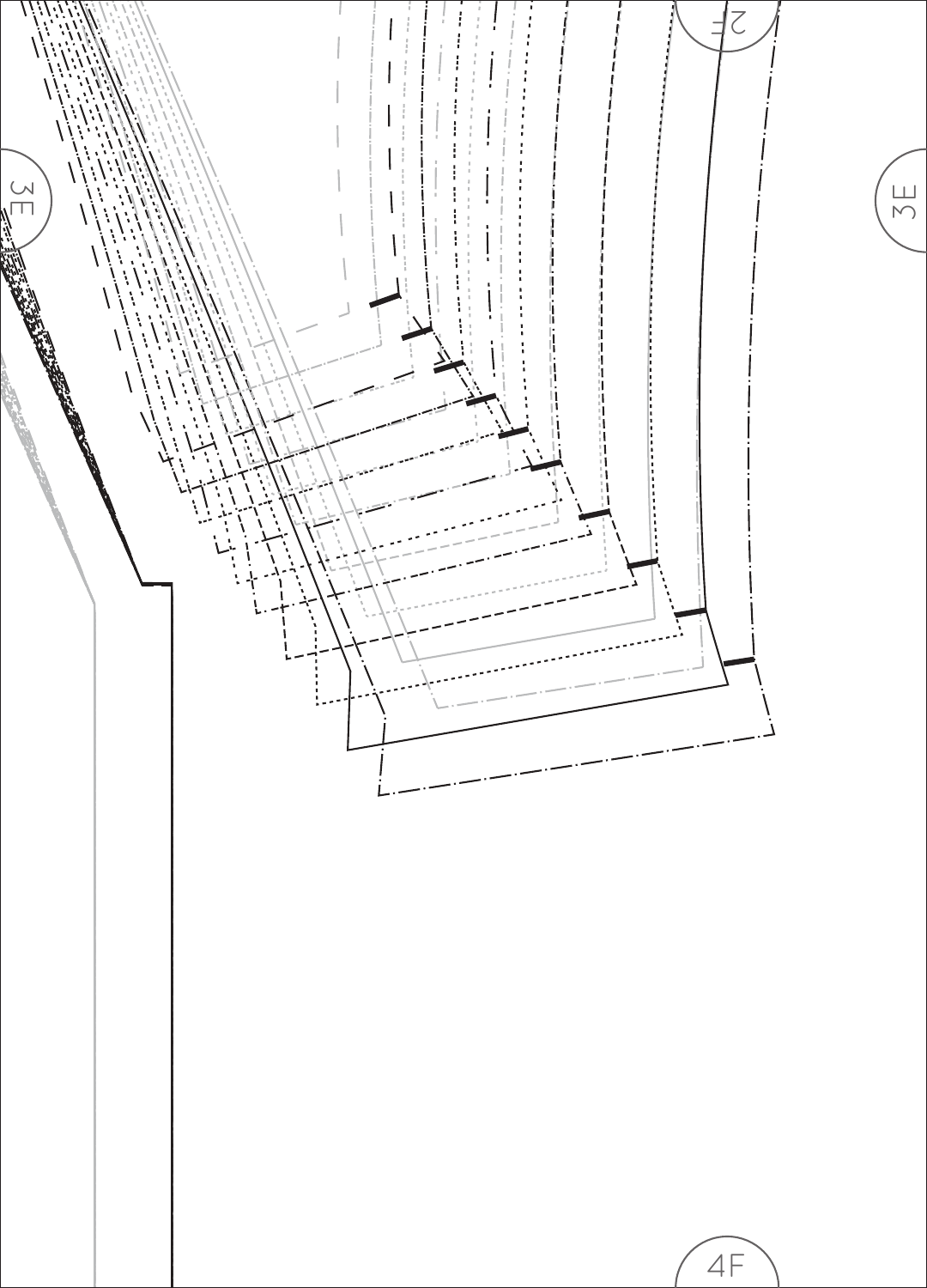

## WAIST SASH - PART A AIST SASH- PART A CUTION FOLD CUT 1 ON FOLD JINSANNL JUMPSUIT



2G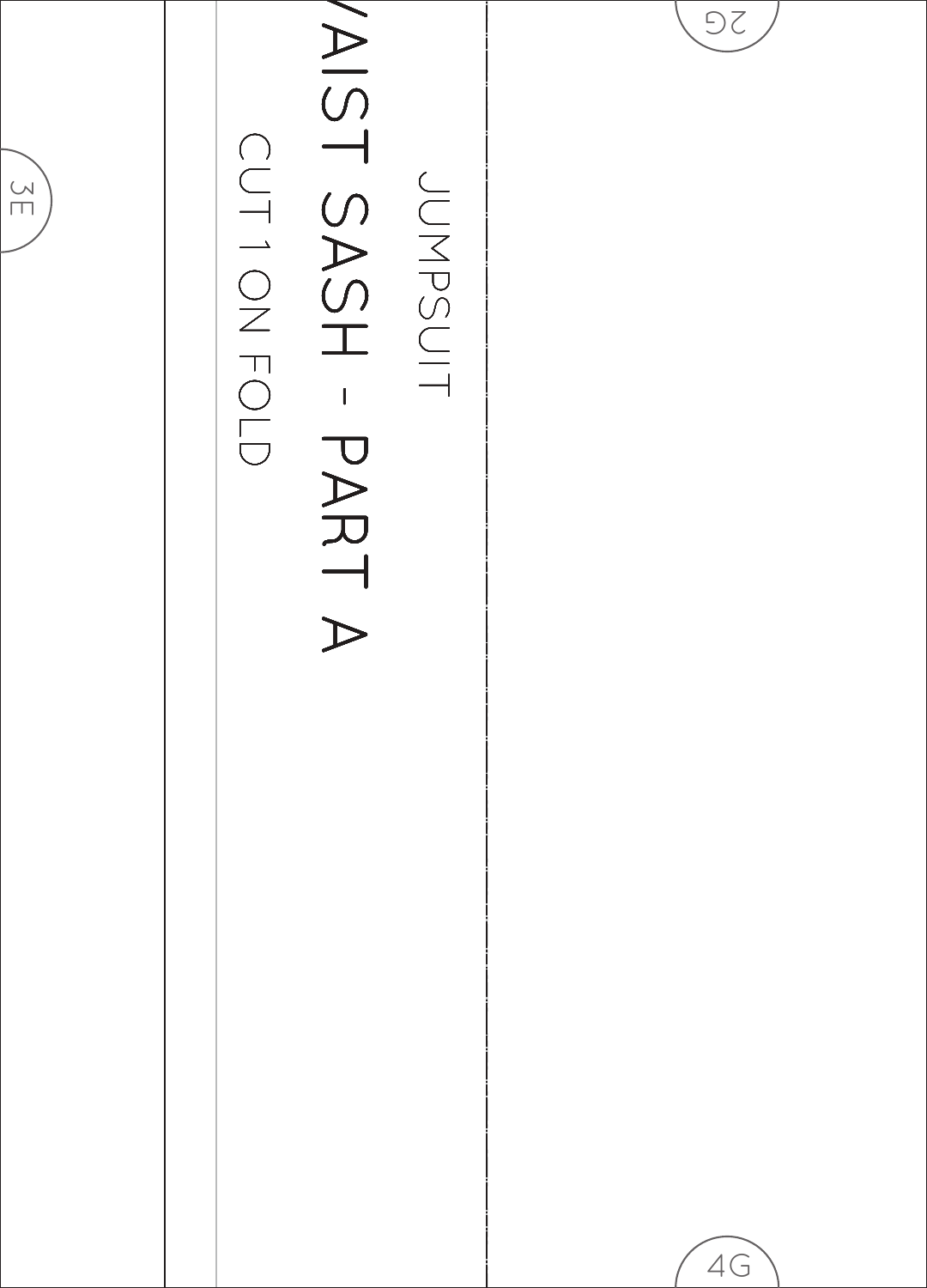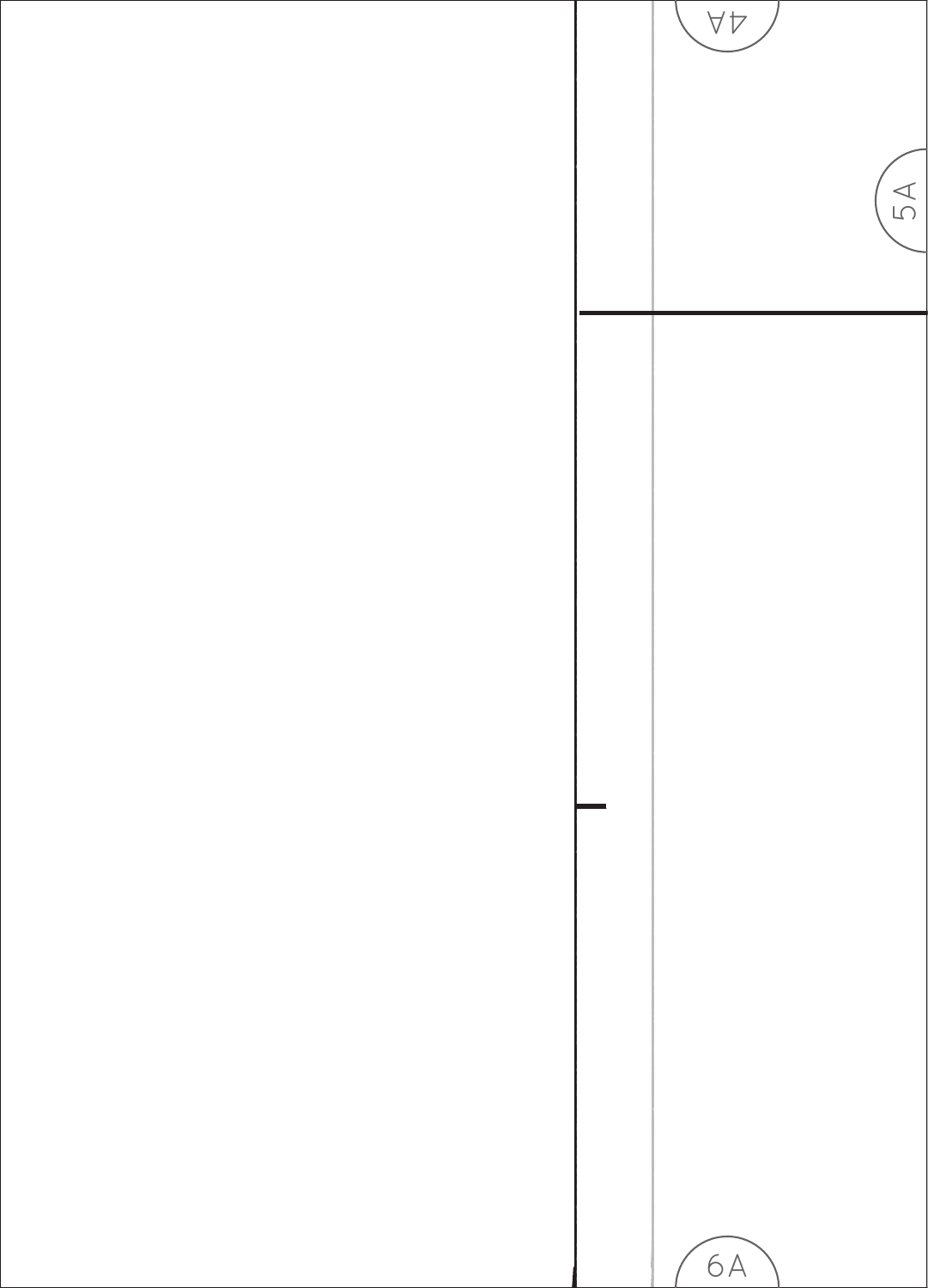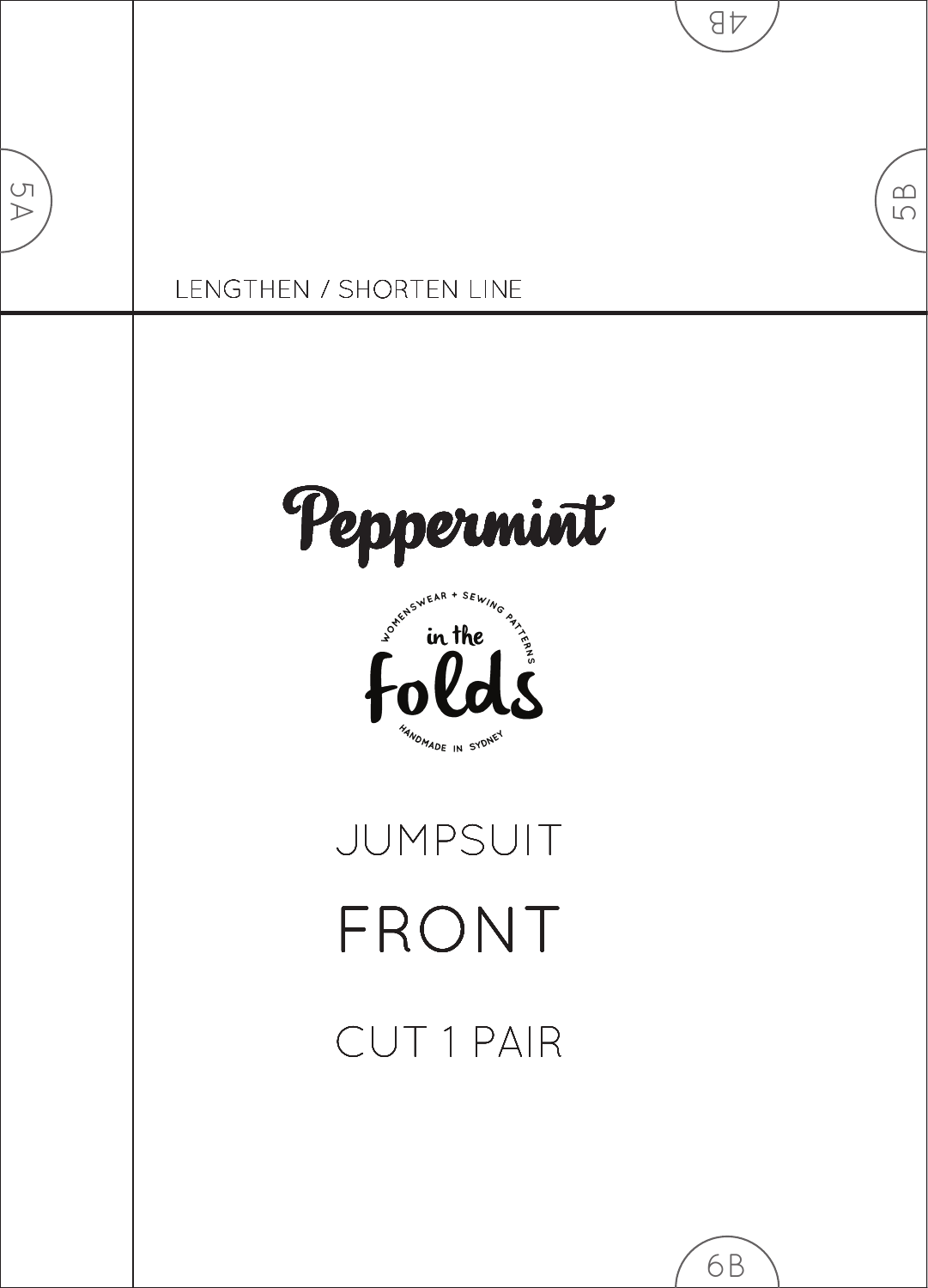1 I,

I

I

 $\overline{\phantom{a}}$ 

ţ ţ

 $\backslash$ 

I

 $\frac{1}{2}$ 

 $\frac{1}{2}$ 

i<br>I

 $\label{eq:3.1} \{ \omega_{\mu\nu} \omega_{\nu\sigma} \omega_{\nu\sigma} \omega_{\mu\nu} \omega_{\nu\sigma} \omega_{\nu\sigma} \omega_{\nu\sigma} \omega_{\nu\sigma} \omega_{\nu\sigma} \omega_{\nu\sigma} \omega_{\nu\sigma} \omega_{\nu\sigma} \omega_{\nu\sigma} \omega_{\nu\sigma} \omega_{\nu\sigma} \omega_{\nu\sigma} \omega_{\nu\sigma} \omega_{\nu\sigma} \omega_{\nu\sigma} \omega_{\nu\sigma} \omega_{\nu\sigma} \omega_{\nu\sigma} \omega_{\nu\sigma} \omega_{\nu\sigma} \omega_{\nu\sigma} \omega_{\nu\sigma} \$ 

ţ

ļ

 $\mathbf{I}$ 

li<br>Li

化自动电压电电阻电压

V)<br>U

 $6C$ 

50

ļ

 $\dot{\int}$ 

İ

 $\int\limits_{-\infty}^{\infty}$ 

ļ

الموارد الموارد الموارد الموارد الموارد الموارد الموارد الموارد الموارد الموارد الموارد الموارد الموارد الموارد<br>الموارد الموارد الموارد الموارد الموارد الموارد الموارد الموارد الموارد الموارد الموارد الموارد الموارد الموا

 $\frac{1}{3}$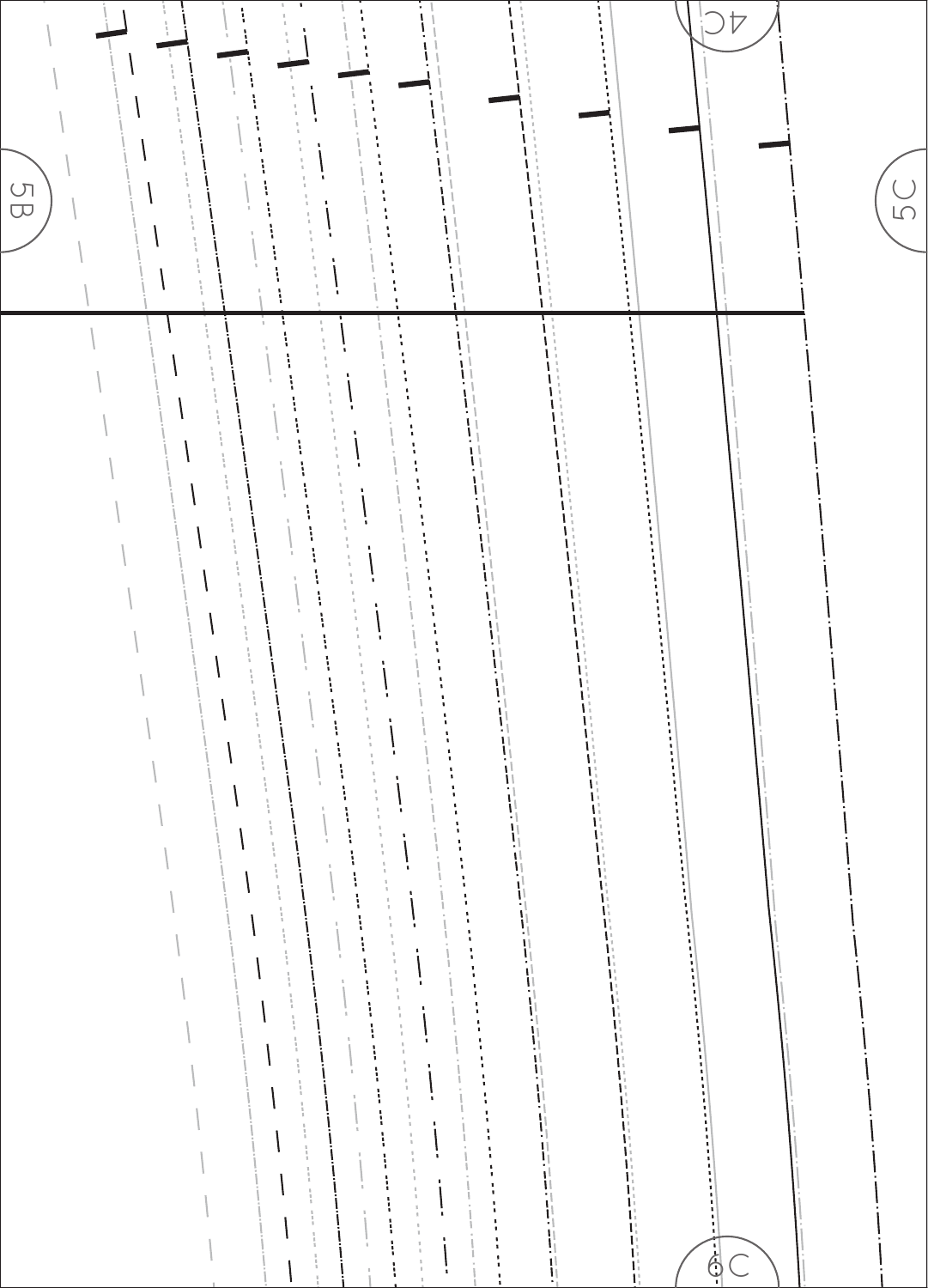## 

|  | ,我们的人们就是一个人的,我们就是一个人的。我们的人们,我们就是一个人的。我们的人们,我们就是一个人的。我们的人们,我们就是一个人的。我们的人们,我们就是一个人的<br>第一节:我们的人们,我们的人们,我们的人们,我们的人们,我们就是我们的人们,我们就是我们的人们,我们就是我们的人们,我们就是我们的人,我们就是我们的人们,我们就 |
|--|-----------------------------------------------------------------------------------------------------------------------------------------------------------------------|

## 甘甘 甘甘

I

 $\frac{1}{2}$ 

 $\frac{i}{l}$ 

 $\overline{\phantom{a}}$  $\frac{1}{2}$  $\frac{1}{1}$ 

 $\frac{1}{1}$ 

J

j j

j

 $\mathbf{I}$ j j j  $\mathbf{I}$  $\mathbf{I}$ I

| $\overline{a}$<br>$\overline{a}$<br>$\frac{1}{2}$ | ļ |
|---------------------------------------------------|---|
|                                                   |   |
|                                                   |   |
|                                                   |   |
|                                                   |   |
|                                                   |   |

| í<br>$\frac{1}{2}$ |  |
|--------------------|--|

 $\mathcal{I}$ 

用排排

 $\frac{1}{2}$ 

 $\begin{bmatrix} 1 & 1 & 1 \\ 1 & 1 & 1 \\ 1 & 1 & 1 \\ 1 & 1 & 1 \\ 1 & 1 & 1 \\ 1 & 1 & 1 \\ 1 & 1 & 1 \\ 1 & 1 & 1 \\ 1 & 1 & 1 \\ 1 & 1 & 1 \\ 1 & 1 & 1 \\ 1 & 1 & 1 \\ 1 & 1 & 1 \\ 1 & 1 & 1 \\ 1 & 1 & 1 \\ 1 & 1 & 1 \\ 1 & 1 & 1 \\ 1 & 1 & 1 \\ 1 & 1 & 1 \\ 1 & 1 & 1 \\ 1 & 1 & 1 \\ 1 & 1 & 1 \\ 1 & 1 & 1 \\ 1 & 1 &$ 

İ

等于

1999年19月19日19月19日19月19日19月19日

 $\frac{i}{i}$ 

 $\begin{array}{c} \begin{array}{c} \begin{array}{c} \text{i}\\ \text{ii}\\ \text{iv}\\ \text{iv}\\ \end{array} \end{array} \end{array}$ 

 $\int\limits_{-\infty}^{+\infty}$  $\dot{J}$  $\dot{l}$ 

 $\int\limits_{-\infty}^{\infty}$  $\int\limits_{-\infty}^{+\infty}$  $\begin{array}{c} 1 \\ 1 \\ 2 \\ 3 \\ 4 \end{array}$ 

 $\mathbf{r}$ 

j  $\frac{1}{2}$ 

 $\int\limits_{-\infty}^{+\infty}$ 

 $\frac{j}{j}$  $\int\limits_{-\infty}^{+\infty}$ 

Í

 $\int\limits_{-\infty}^{\infty}$ 

 $\frac{j}{j}$ 

 $\frac{j}{j}$ 

I

l

 $\overline{1}$ 

 $\overline{I}$ 

 $\overline{I}$ 

 $\overline{I}$ 

 $\overrightarrow{6}$ 

l

 $\overline{1}$ 

 $\overline{I}$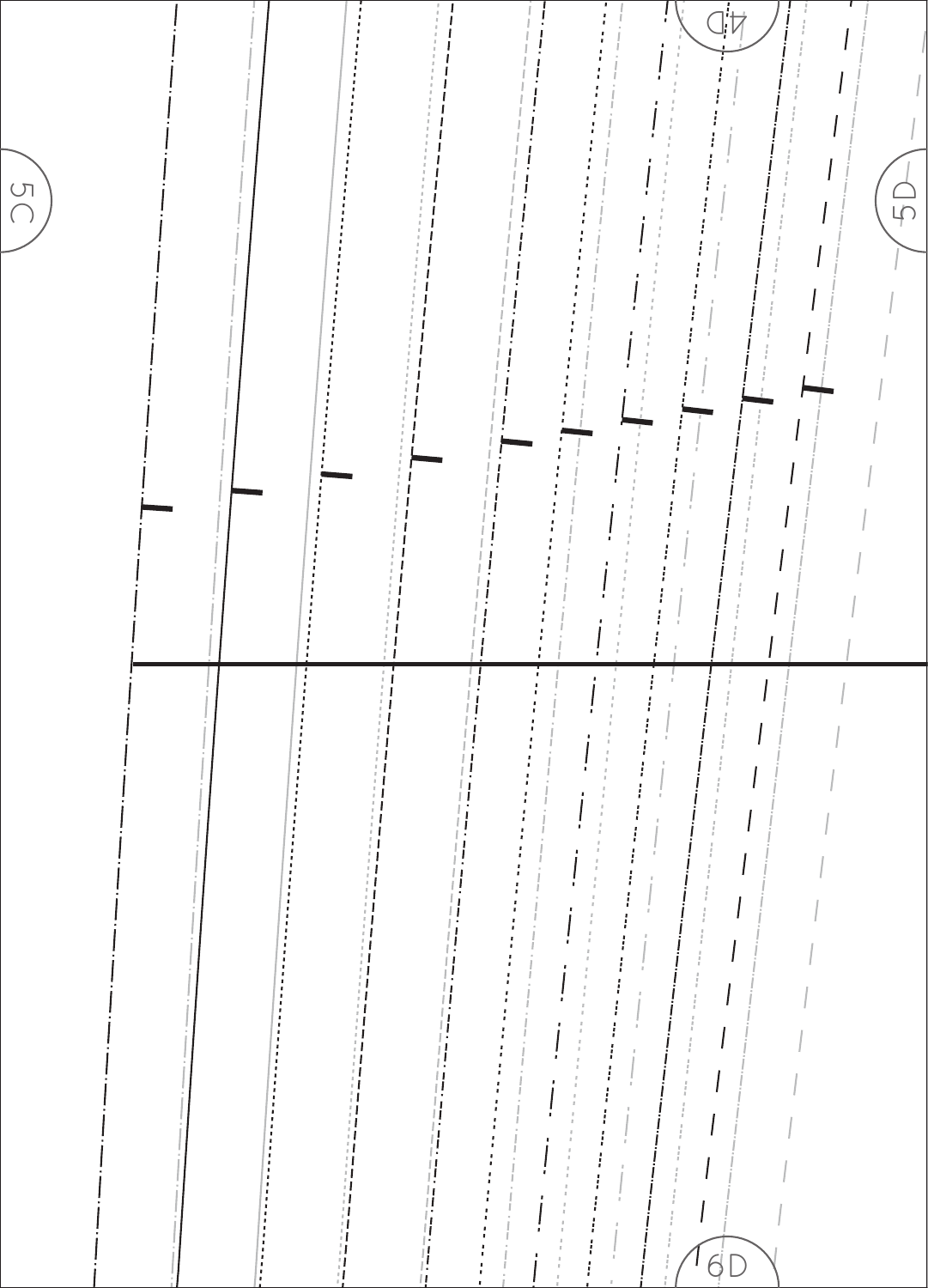

 $\bigcup_{i=1}^n$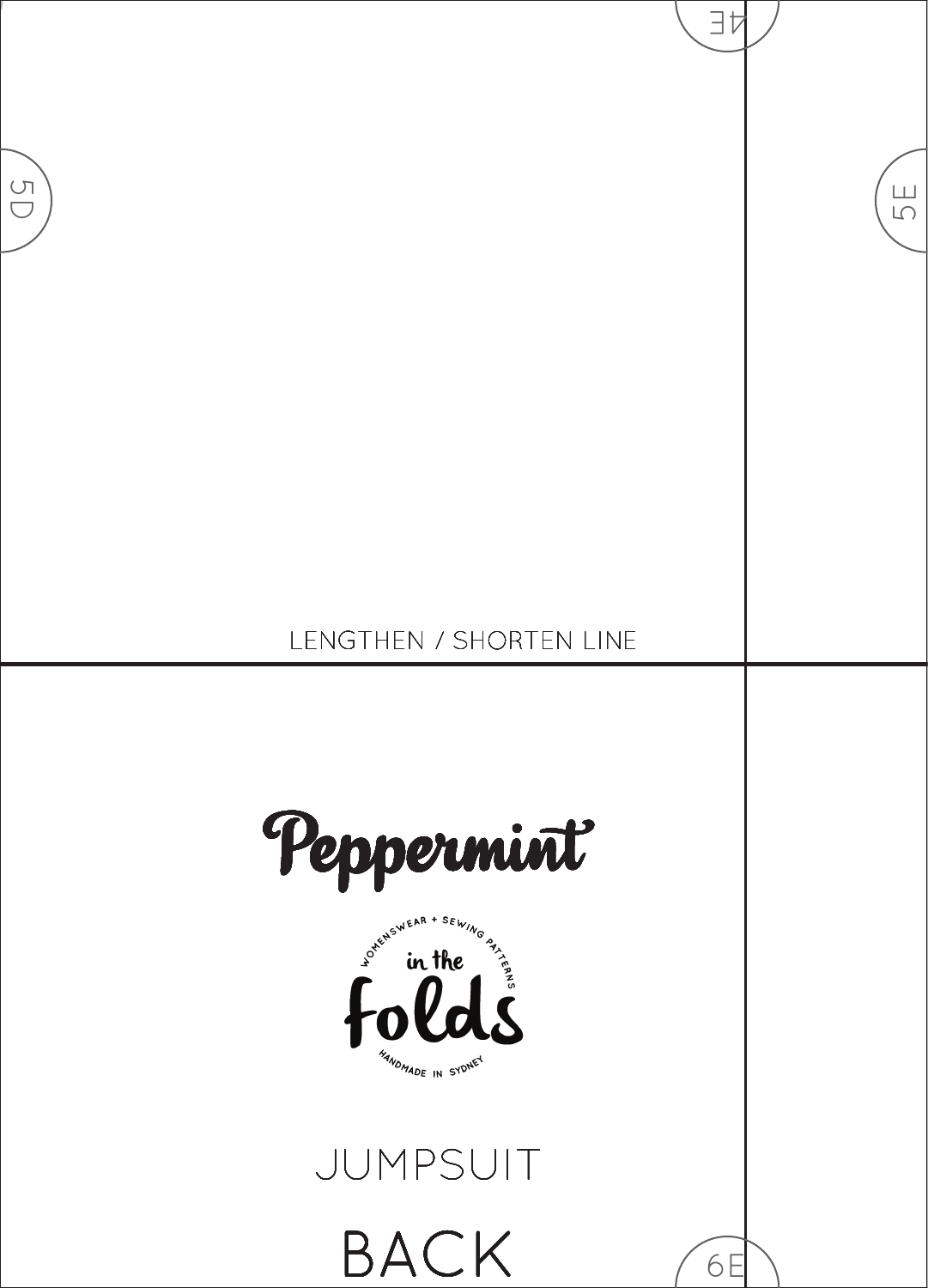

**Comparent** 

N



 $\frac{\Box}{\Box}$ 

 $\exists \nabla$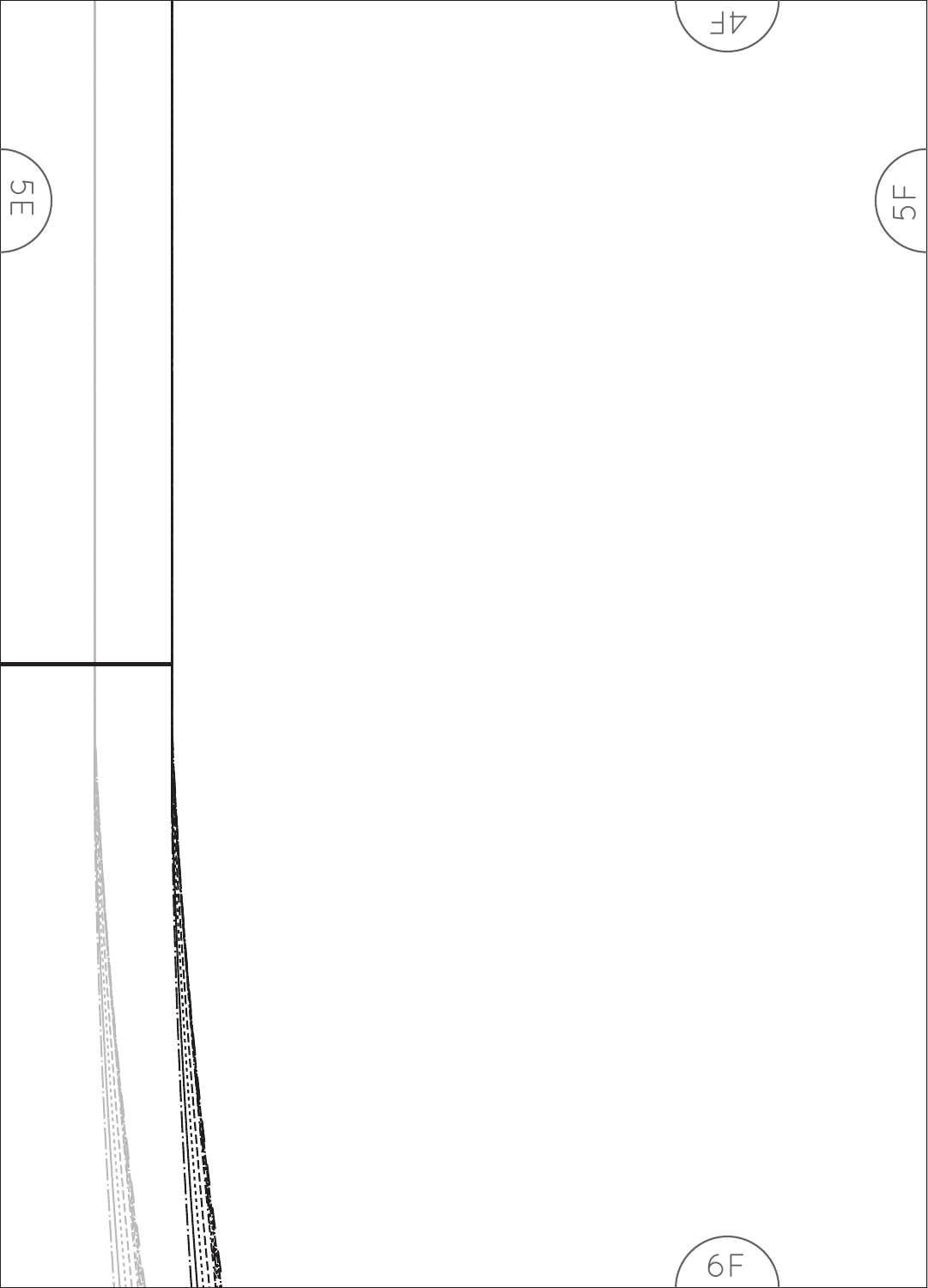



 $50$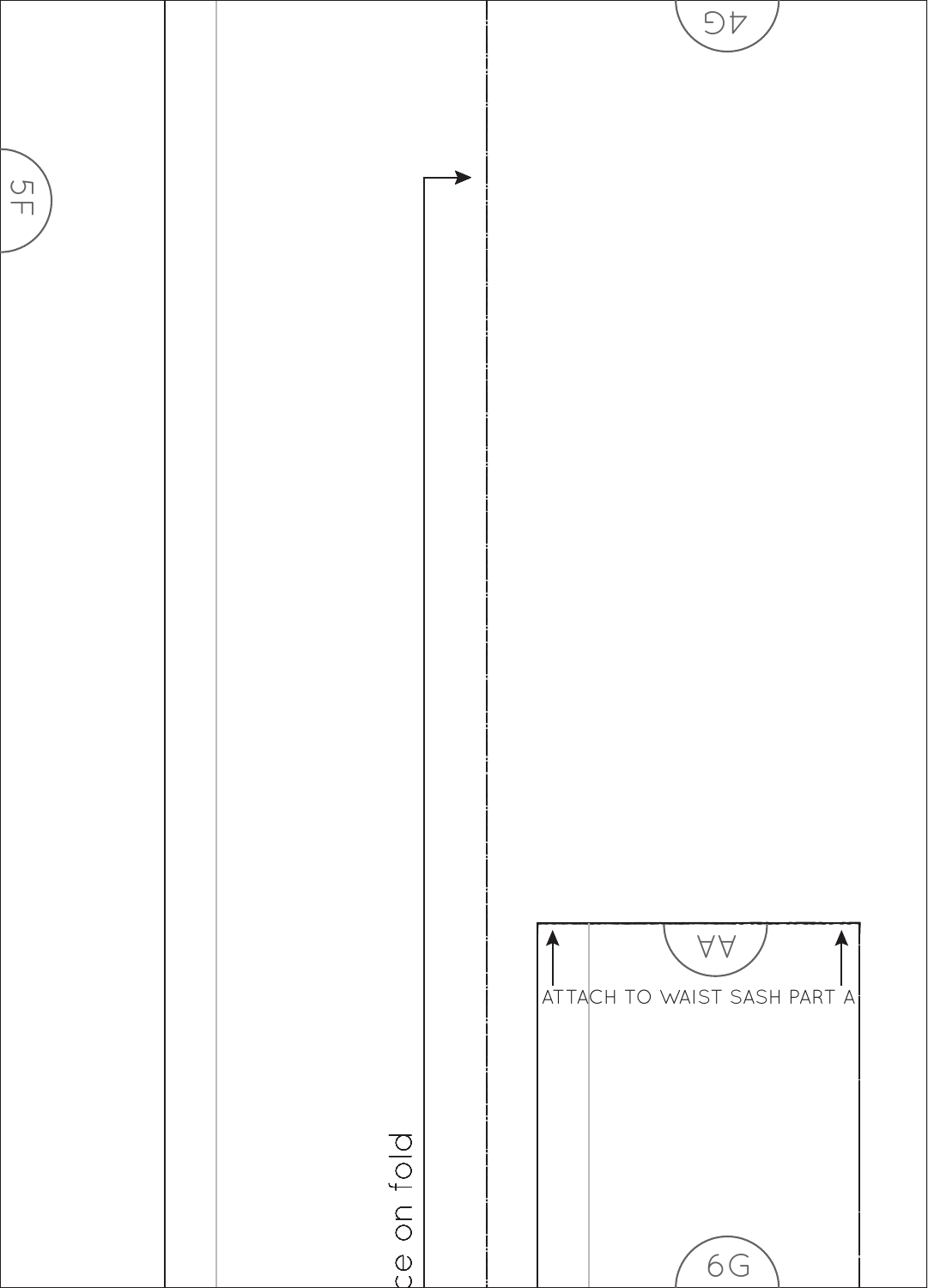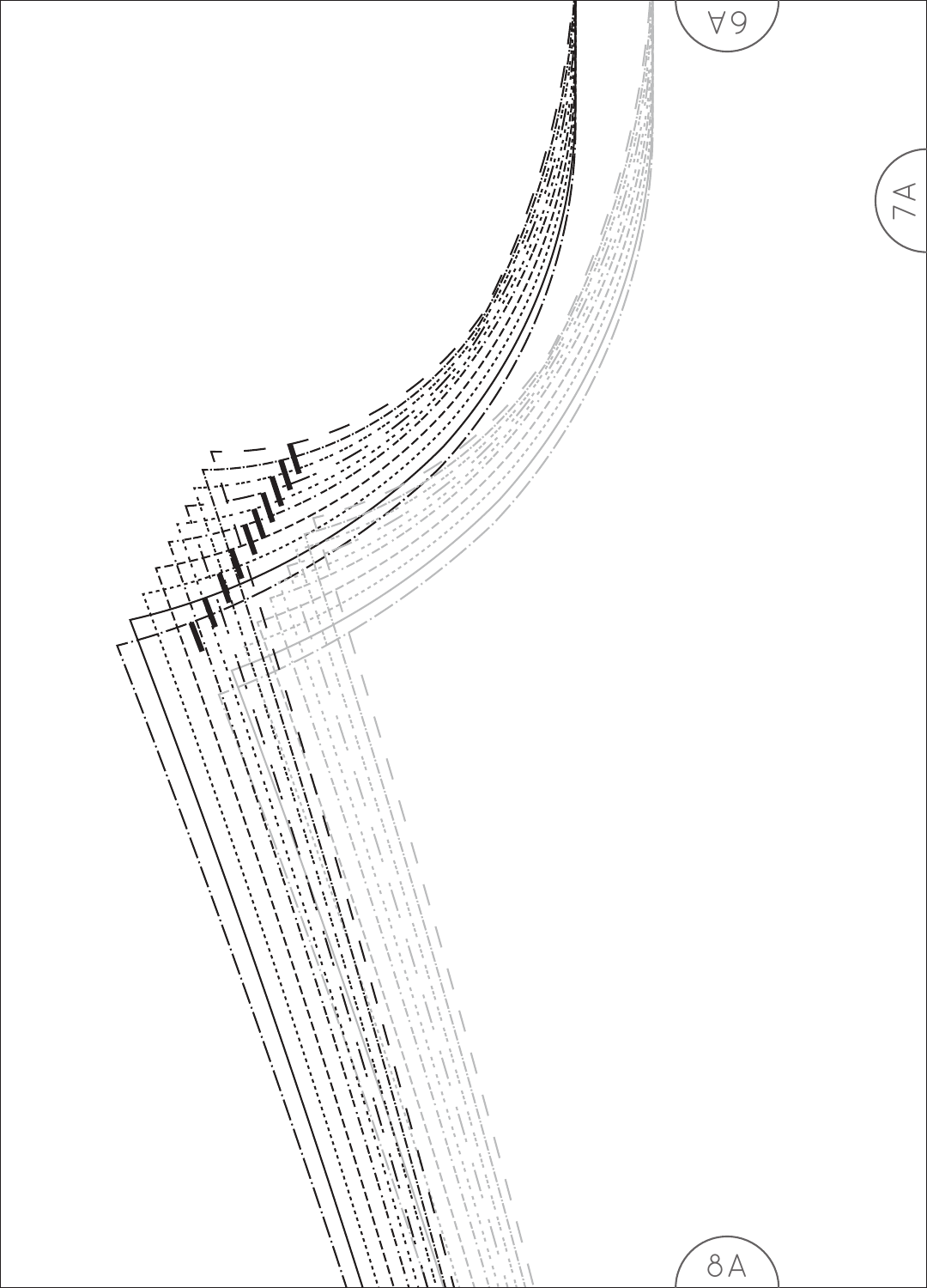7A

Grainline Grainline

6B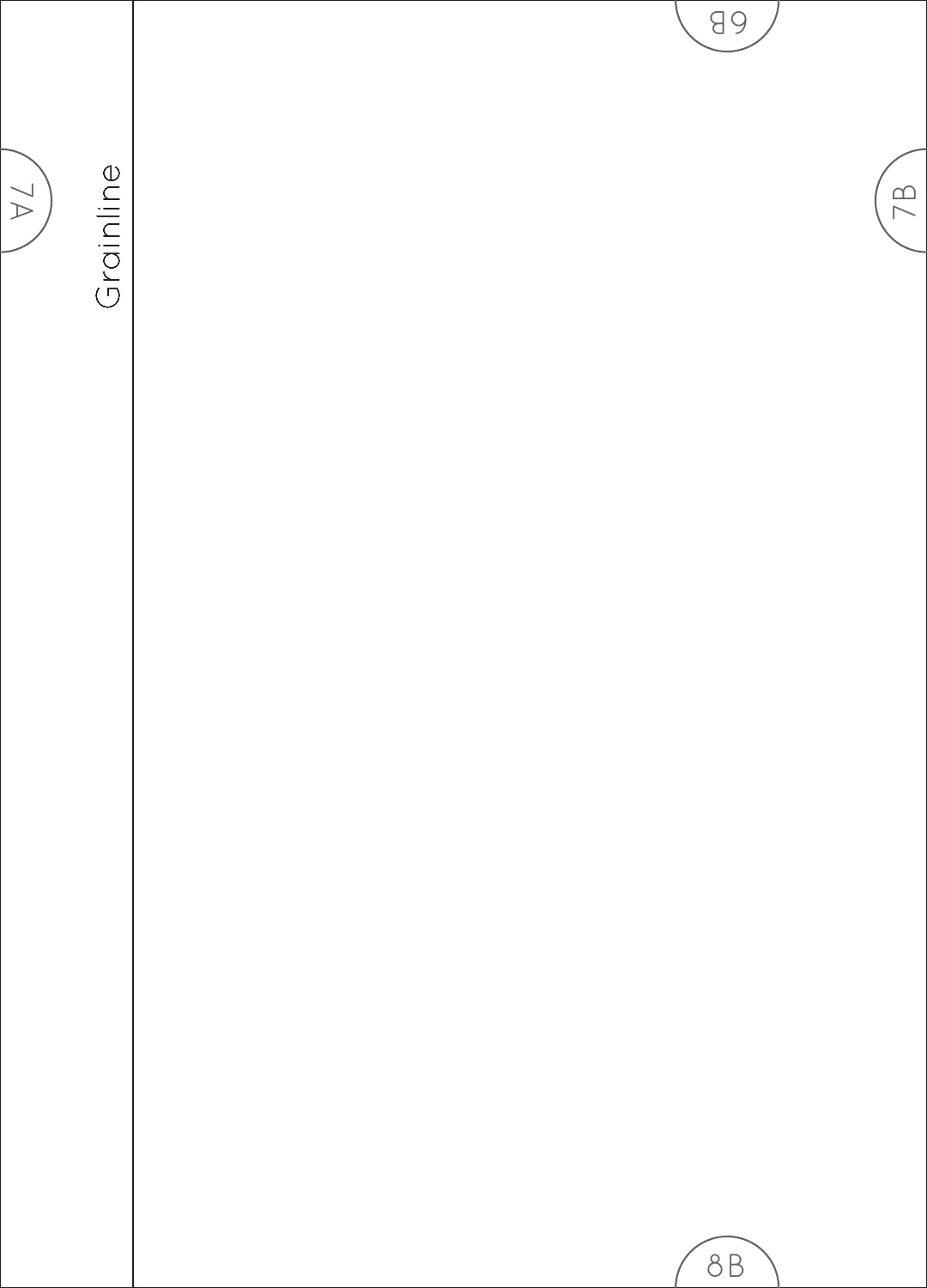|                          | ╲ |
|--------------------------|---|
| $\overline{\phantom{0}}$ |   |
| ١<br>ı                   |   |
|                          | ╱ |

| ١<br>i<br>I<br>į<br>$\frac{1}{2}$<br>į<br>ا<br>أ<br>١<br>į<br>į<br>Î<br>$\begin{array}{ccc} 0 & 0 & 0 \\ 0 & 0 & 0 \\ 0 & 0 & 0 \\ 0 & 0 & 0 \\ 0 & 0 & 0 \\ 0 & 0 & 0 \\ 0 & 0 & 0 \\ 0 & 0 & 0 \\ 0 & 0 & 0 \\ 0 & 0 & 0 \\ 0 & 0 & 0 \\ 0 & 0 & 0 & 0 \\ 0 & 0 & 0 & 0 \\ 0 & 0 & 0 & 0 \\ 0 & 0 & 0 & 0 & 0 \\ 0 & 0 & 0 & 0 & 0 \\ 0 & 0 & 0 & 0 & 0 \\ 0 & 0 & 0 & 0 & 0 & 0 \\ 0 & 0 & 0 & 0 & 0 &$<br>$\frac{1}{2}$<br>$\frac{1}{2}$                                                                                                                                                                                                                                                                                                                                                                                                                                             |
|------------------------------------------------------------------------------------------------------------------------------------------------------------------------------------------------------------------------------------------------------------------------------------------------------------------------------------------------------------------------------------------------------------------------------------------------------------------------------------------------------------------------------------------------------------------------------------------------------------------------------------------------------------------------------------------------------------------------------------------------------------------------------------------------------------------------------------------------------------------------------------------|
| ļ<br>ì<br>î,<br>Ì<br>×,<br>ì<br>I.<br>ì<br>$\frac{1}{1}$<br>ļ<br>$\frac{1}{1}$<br>$\,$<br>ļ<br>ļ<br>ļ<br>ł,<br>$\frac{1}{1}$<br>ļ<br>ļ<br>$\,$<br>ļ<br>ï<br>į<br>$\begin{array}{c} \n\cdot & \cdot & \cdot \\ \n\cdot & \cdot & \cdot \\ \n\cdot & \cdot & \cdot \\ \n\cdot & \cdot & \cdot \\ \n\cdot & \cdot & \cdot \\ \n\cdot & \cdot & \cdot \\ \n\cdot & \cdot & \cdot \\ \n\cdot & \cdot & \cdot \\ \n\cdot & \cdot & \cdot \\ \n\cdot & \cdot & \cdot \\ \n\cdot & \cdot & \cdot \\ \n\cdot & \cdot & \cdot \\ \n\cdot & \cdot & \cdot \\ \n\cdot & \cdot & \cdot \\ \n\cdot & \cdot & \cdot \\ \n\cdot & \cdot & \cdot \\ \n\cdot & \cdot & \cdot \\ \n\cdot & \cdot & \cdot \\ \n\cdot & \cdot & \cdot \\ \n\cdot$<br>$\begin{array}{c} \begin{array}{c} \begin{array}{c} \end{array} \\ \begin{array}{c} \end{array} \end{array} \end{array}$<br>$\frac{1}{1}$<br>I<br>ļ<br>i |
| $\bigg\}$<br>医阴道性 医中央性 医中央性 医中央性 医中央性 医中央性 医中央性 医单位 医中央性 医异体性 医异体性 医骨折 医骨折 医骨折 医骨折 医骨折 医骨折 医骨折 医骨折<br>ļ<br>$\mathbf{i}$<br>ļ<br>f,<br>$\frac{1}{1}$<br>$\frac{1}{2}$<br>Ì,<br>ĵ<br>$\frac{1}{2}$<br>í.<br>Ì,<br>ļ<br>$\frac{1}{1}$<br>ļ<br>I.<br>i<br>$\frac{1}{2}$<br>i<br>ľ<br>ļ<br>i<br>٠                                                                                                                                                                                                                                                                                                                                                                                                                                                                                                                                                                                             |
| f<br>1<br>1<br>İ<br>$\begin{bmatrix} 1 & 1 \\ 1 & 1 \\ 1 & 1 \end{bmatrix}$<br>İ<br>$\frac{1}{1}$<br>ļ<br>$\begin{array}{c} 1 \\ 1 \end{array}$<br>$\vdots$<br>I,<br>ļ<br>$\frac{1}{1}$<br>いちいん しんしん しんしん しんしんしん しんしんしんしん しんしんしん<br>ı<br>ļ<br>ļ<br>I<br>ļ<br>I<br>į<br>ļ<br>ļ<br>$\vdots$<br>٠<br>٠<br>י<br>;<br>×<br>ı                                                                                                                                                                                                                                                                                                                                                                                                                                                                                                                                                                  |
| Ч<br>li,<br>ţ,<br>П<br>ņ<br>И<br>ij<br>l<br>ų<br>ļ<br>П<br>新闻的过去式和过去分词 医精神性神经病性神经病<br>п                                                                                                                                                                                                                                                                                                                                                                                                                                                                                                                                                                                                                                                                                                                                                                                                  |
| ï,<br>Ľ,<br>L,<br>Ι,<br>I,<br>Ŀ<br>I)<br>I)<br>I,<br>医精神性脑膜炎 化电压转换电压转换电极电<br>トレート<br>ı,<br>ļ<br>f,<br>1<br>J<br>J<br>J<br>计计算计计算<br>٠I                                                                                                                                                                                                                                                                                                                                                                                                                                                                                                                                                                                                                                                                                                                                                   |
| $\frac{1}{2}$<br>:<br>i<br>ì<br>i<br>$\frac{1}{2}$<br>ŀ<br>ĸ<br>li<br>18<br>$\mathcal{L}$                                                                                                                                                                                                                                                                                                                                                                                                                                                                                                                                                                                                                                                                                                                                                                                                |

 $\frac{1}{\sqrt{2}}$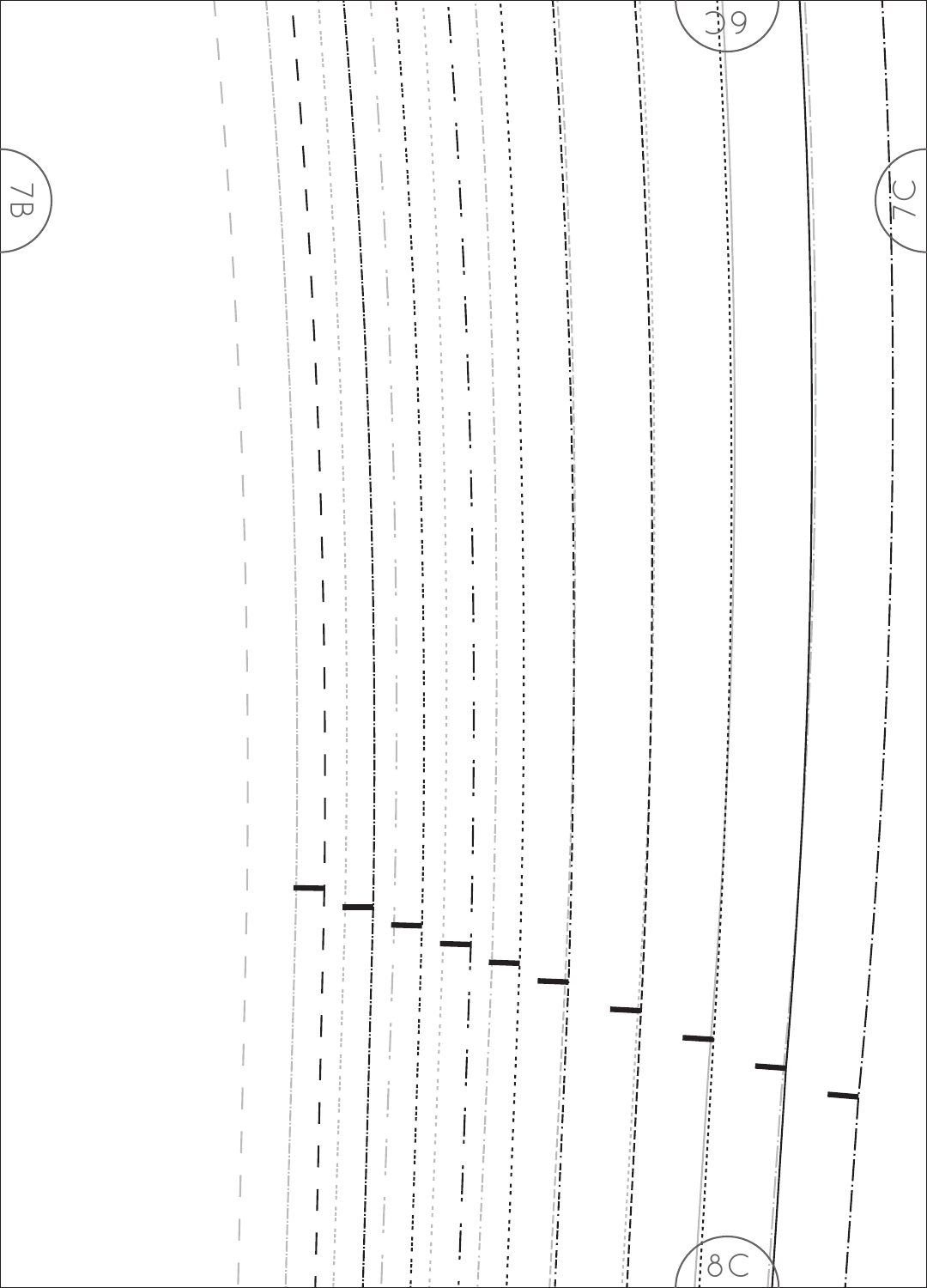

# 

ji ii<br>ii J ij Ţ. jI. 计计算计 ij<br>1 计计算 ÿ, П П ÿ, ij Į, 9. ÿ. ì, Ņ ţI, i, 计计算计算机 ij. í. l. Ĩ, ì

П j П ji<br>!! 计计算 4 jI. il.<br>H 3İ

化自动电压 医中心性中枢性中枢性中枢性中枢性中枢性中枢性中枢性中枢性中枢性中枢性 ļ

计时间 ji 计计算 ij 计计算机

电电子电压电压

 $\frac{1}{2}$ f, f, ţ  $\frac{1}{2}$ ţ, t f, ÷, ţ t

 $\ddot{\phantom{a}}$ ţ ţ ĵ,

ţ

 $\frac{1}{4}$  $\mathbf{r}$ 

 $\frac{1}{2}$ ļ  $\begin{array}{c} \begin{array}{c} \bullet \\ \bullet \end{array} \end{array}$  $\frac{1}{2}$  $\mathfrak j$  $\frac{1}{2}$ ļ j, ļ

 $\mathop{!}\nolimits$  $\begin{array}{c} \begin{array}{c} \begin{array}{c} \end{array} \\ \begin{array}{c} \end{array} \end{array} \end{array}$ ļ  $\prod_{\bullet}$ ļ

 $\dot{\mathfrak{l}}$  $\int$  $\dot{\mathfrak{j}}$ 

 $\dot{J}$  $\dot{J}$ Î ţ ţ ţ 

Í ł ł Ï  $\frac{1}{2}$ 

 $\begin{array}{c} \begin{array}{c} 1 \\ 1 \end{array} \end{array}$  $\begin{matrix} \vdots \\ \vdots \\ \vdots \end{matrix}$ ì Ì

 $\begin{array}{c} \begin{array}{c} \begin{array}{c} \end{array} \\ \begin{array}{c} \end{array} \\ \begin{array}{c} \end{array} \end{array} \end{array}$ Ţ ļ ļ ļ j İ Ī į į ļ j

ļ  $\int\limits_{0}^{t}% \frac{1}{\left( t\right) ^{2}}\left( t\right) ^{2}dt$ í  $\frac{1}{2}$  $\frac{1}{i}$  $\frac{1}{i}$ į ļ ļ ļ

 $\begin{bmatrix} 1 \\ 1 \\ 1 \\ 1 \end{bmatrix}$ ł ţ Í ţ Ì 

I

 $\bigg|$ 

 $8$   $\Gamma$ 

ļ  $\frac{1}{i}$  $\begin{array}{c} \frac{1}{2} & \frac{1}{2} & \frac{1}{2} \\ \frac{1}{2} & \frac{1}{2} & \frac{1}{2} \\ \frac{1}{2} & \frac{1}{2} & \frac{1}{2} \end{array}$  $\overline{\phantom{a}}$  $\overline{\phantom{a}}$ I I I

 $\frac{1}{t}$  $\overline{\phantom{a}}$ I I  $\overline{\phantom{a}}$ I  $\bigg|$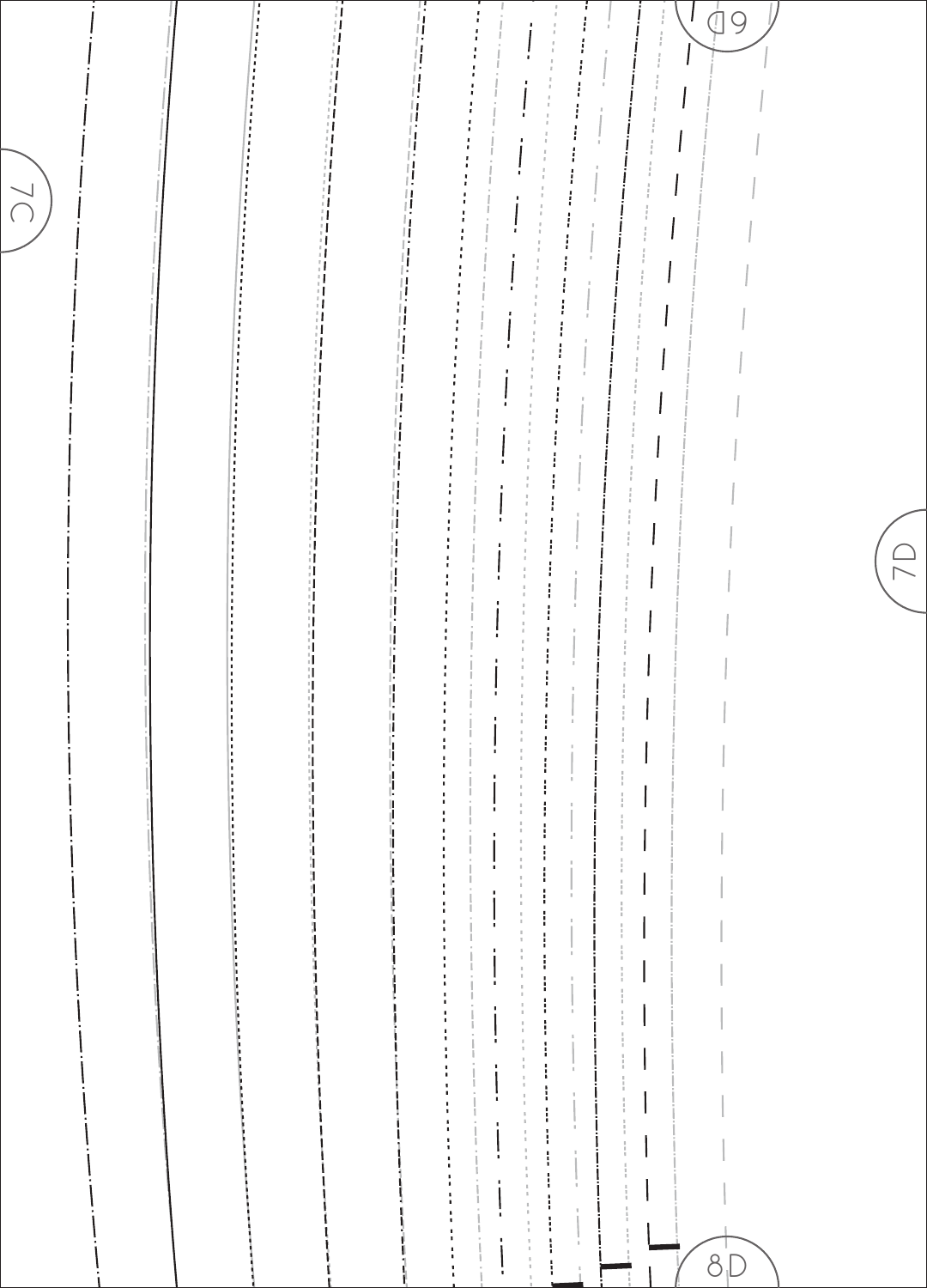

 $8E$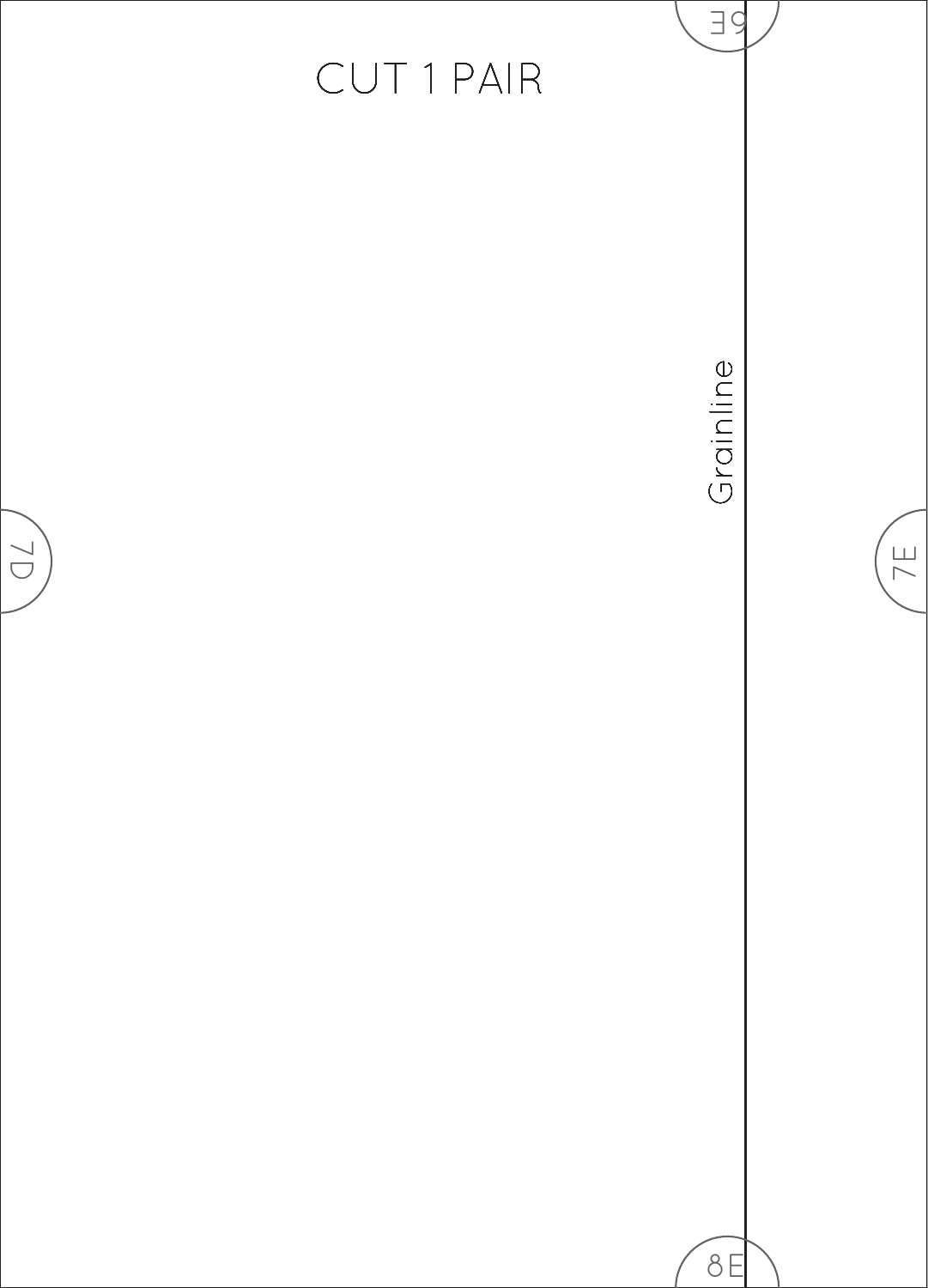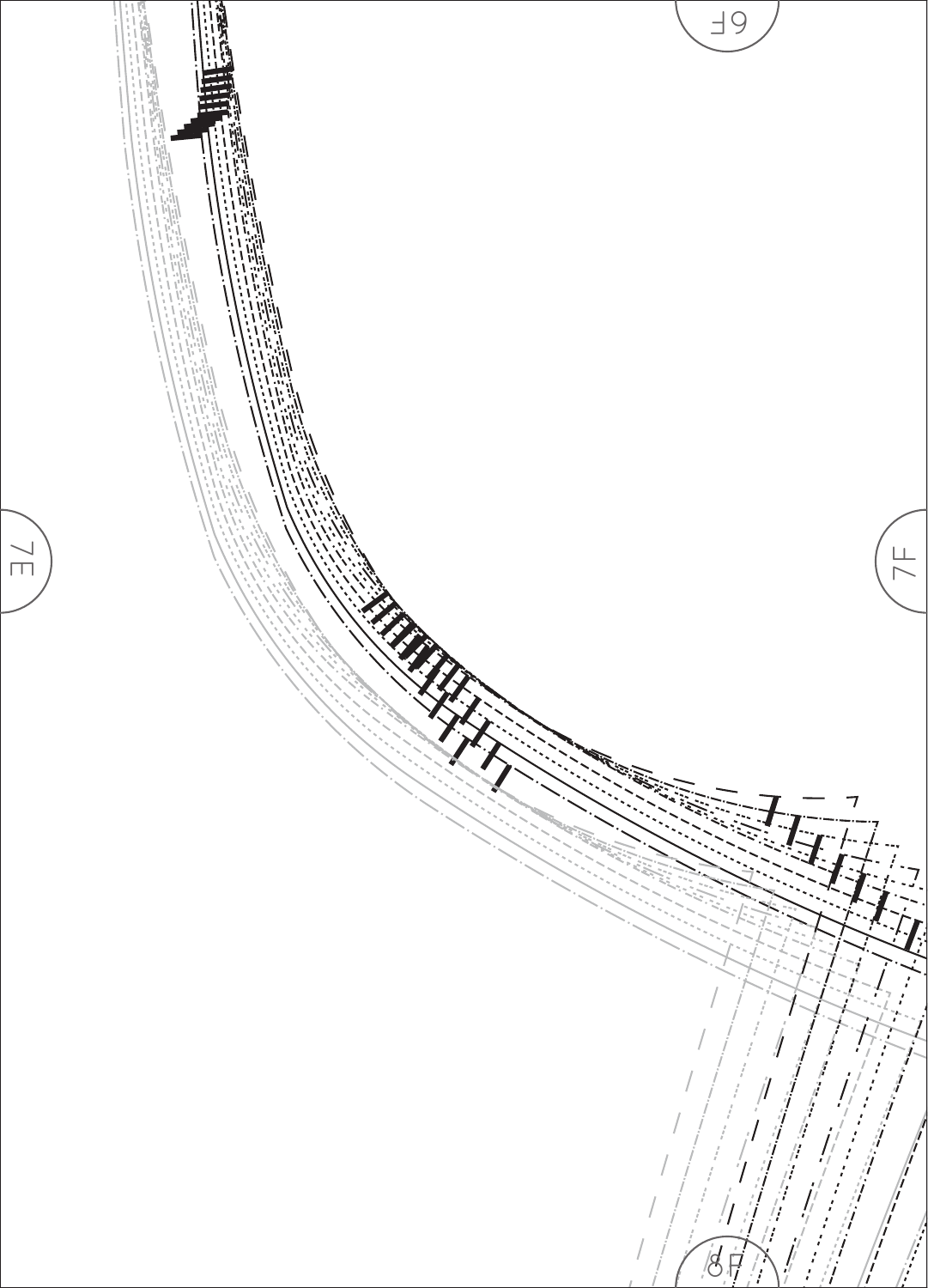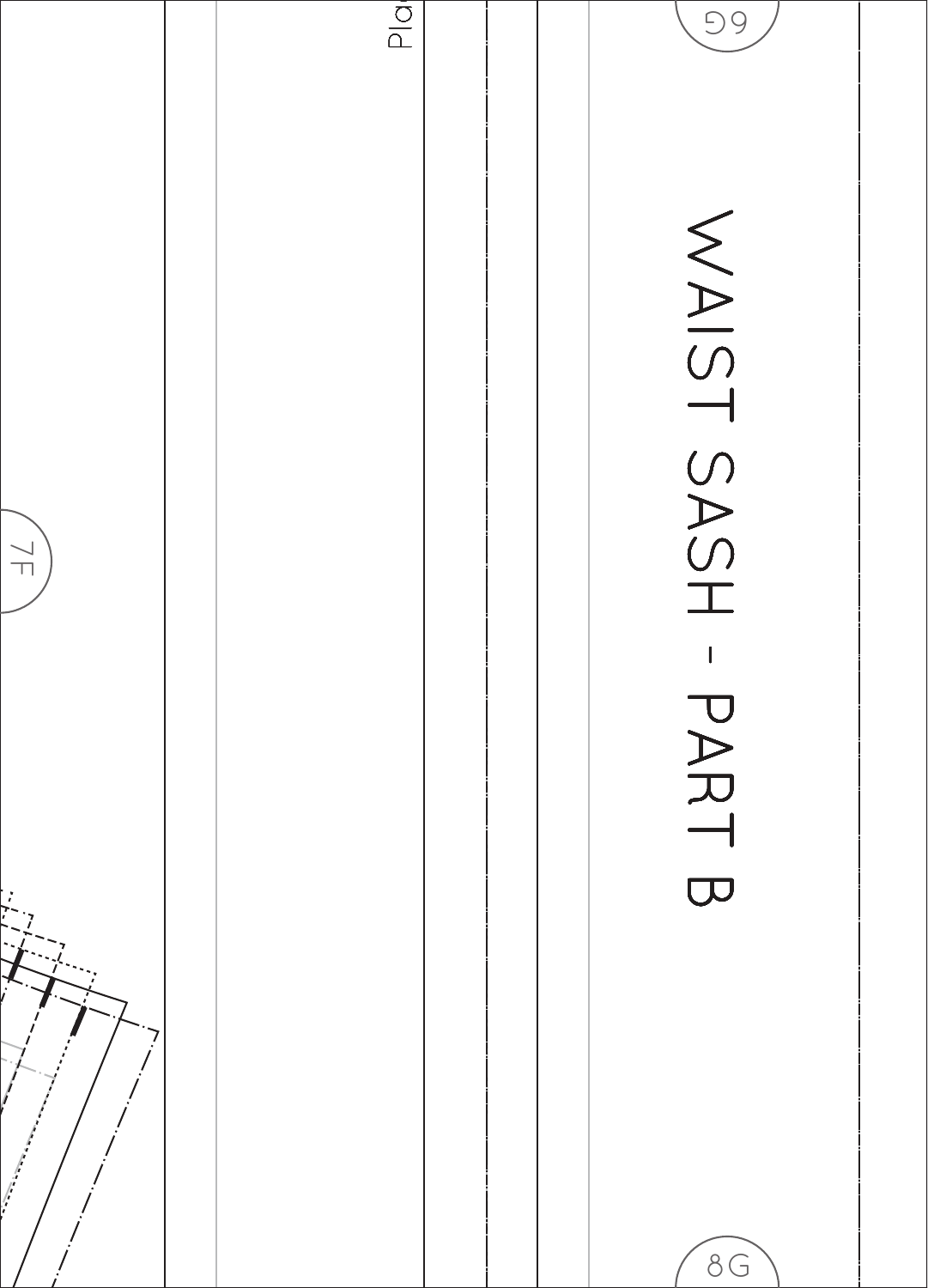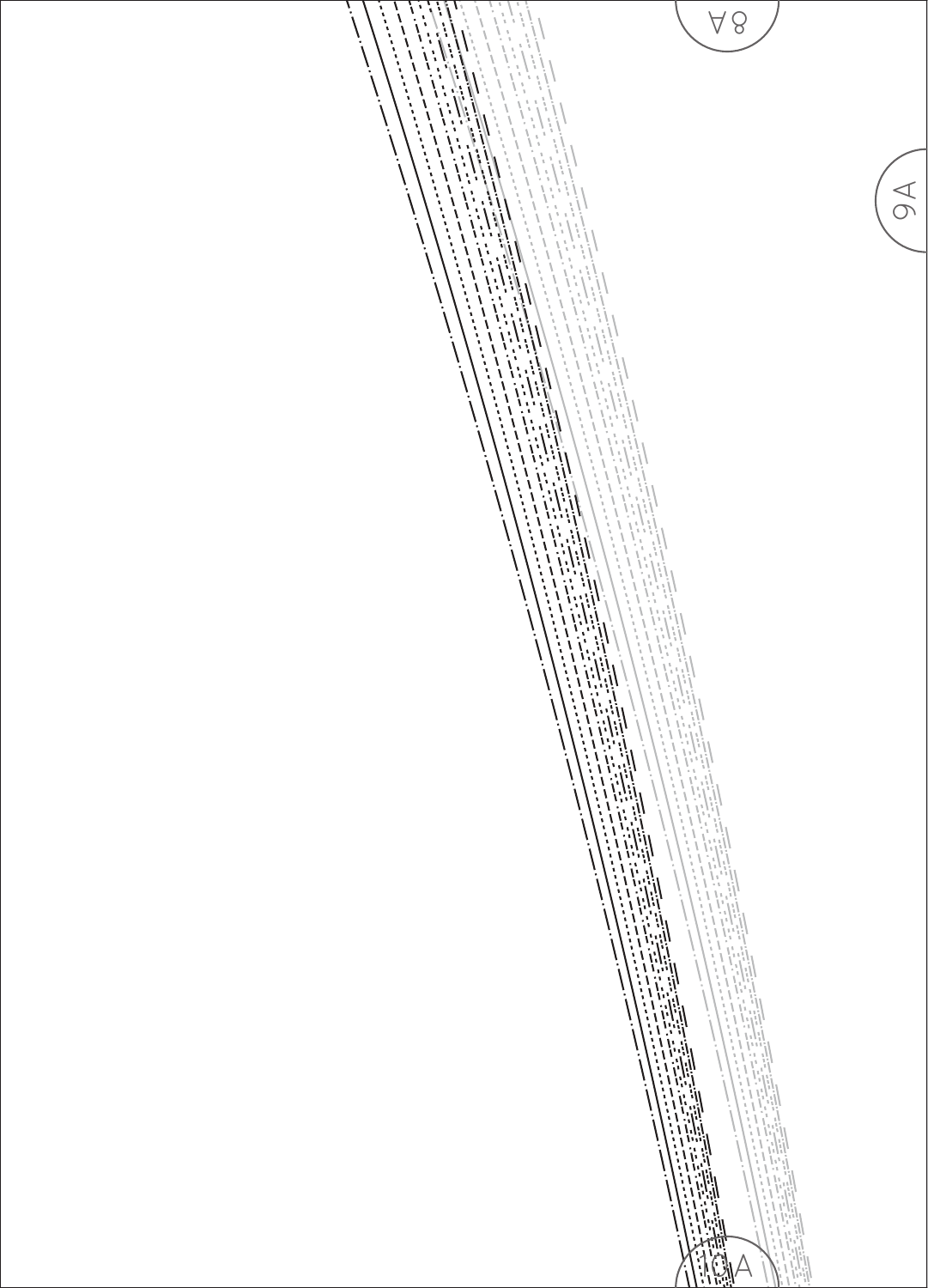

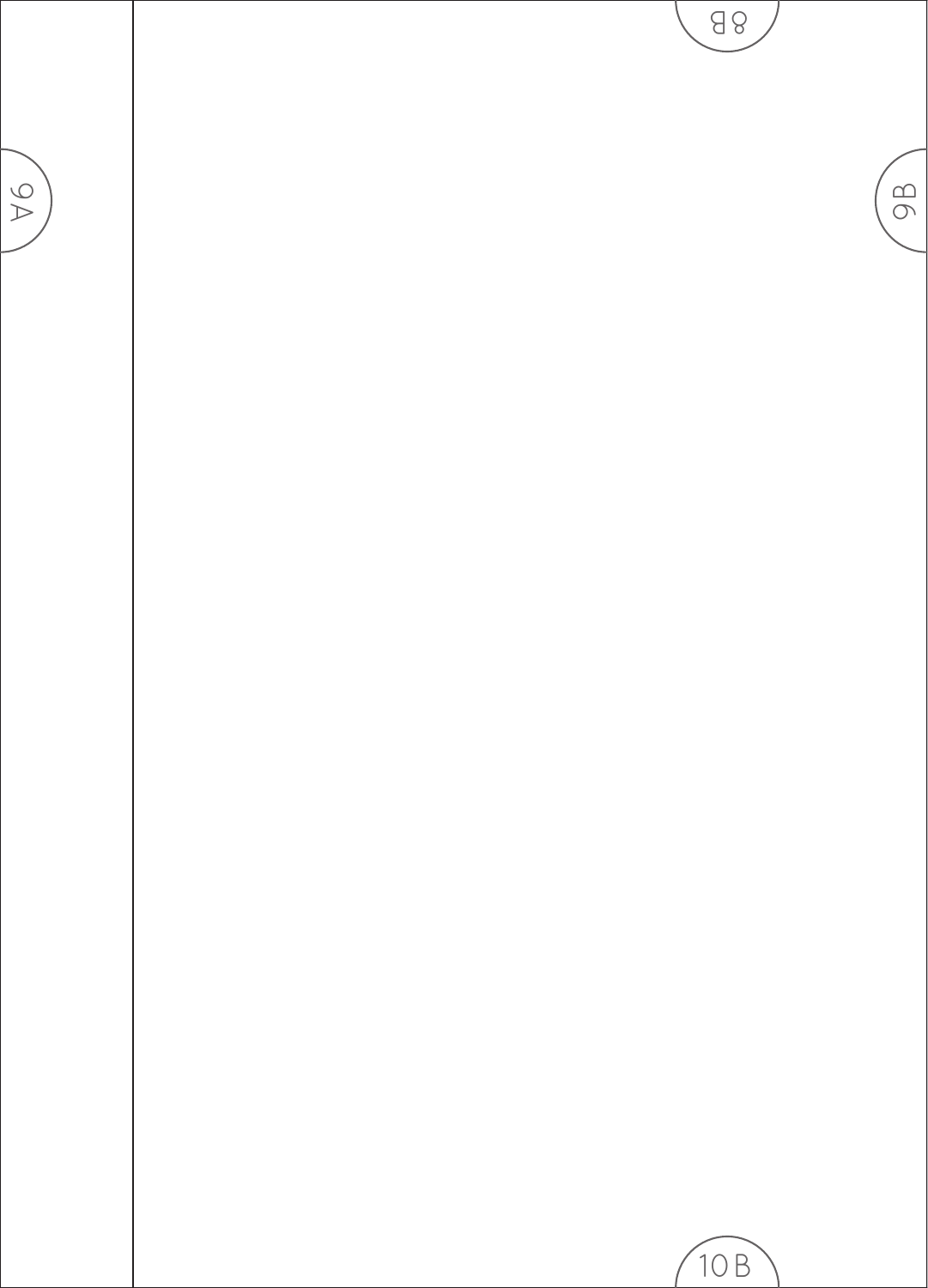Ľ Ę Ę

j

į. J

ļ  $\begin{matrix} \vdots \\ \vdots \end{matrix}$ Ţ ļi

I I ı Į I  $\frac{1}{2}$ Ţ į Ť Ť  $\begin{array}{c} \n\cdot & \cdot & \cdot \\ \n\cdot & \cdot & \cdot \\ \n\cdot & \cdot & \cdot \\ \n\cdot & \cdot & \cdot \\ \n\cdot & \cdot & \cdot \\ \n\cdot & \cdot & \cdot \\ \n\cdot & \cdot & \cdot \\ \n\cdot & \cdot & \cdot \\ \n\cdot & \cdot & \cdot \\ \n\cdot & \cdot & \cdot \\ \n\cdot & \cdot & \cdot \\ \n\cdot & \cdot & \cdot \\ \n\cdot & \cdot & \cdot \\ \n\cdot & \cdot & \cdot \\ \n\cdot & \cdot & \cdot \\ \n\cdot & \cdot & \cdot \\ \n\cdot & \cdot & \cdot \\ \n\cdot & \cdot & \cdot \\ \n\cdot & \cdot & \cdot \\ \n\cdot$ Ţ ļ IJ  $\begin{matrix} \vdots \\ \vdots \end{matrix}$ İ Ţ, I Į İ.

÷, 的复数形式 化非常数 化非常数

f, ł Ŧ  $\mathbf{E}$ ł

t Ĵ 

 $\begin{array}{c} \begin{array}{c} 1 \\ 1 \\ 1 \\ 1 \end{array} \end{array}$ 

ł

 $\mathbf i$ 

ł

 $-1$  ,  $-1$  ,  $-1$  ,  $-1$  ,  $-1$  ,  $-1$  ,  $-1$  ,  $-1$  $\frac{1}{2}$ ļ

ji ij İj

Í ļ ļ ļ ij  $\begin{matrix} \vdots \\ \vdots \\ \vdots \end{matrix}$ 

 $\frac{1}{2}$ 

 $\ddot{\phantom{a}}$ 

t

 $\frac{1}{2}$ 

 $\mathbf{j}$ 

 $\mathbf{j}$ 

 $\frac{1}{2}$ 

ļ

 $\int$ 

 $\begin{array}{c} \begin{array}{c} \bullet \\ \bullet \end{array} \end{array}$ 

 $\begin{array}{c} \begin{array}{c} 1 \\ 1 \end{array} \end{array}$ 

ļ

ļ

ļ

ï

 $\begin{array}{c} \rule{0pt}{2ex} \rule{0pt}{2ex} \rule{0pt}{2ex} \rule{0pt}{2ex} \rule{0pt}{2ex} \rule{0pt}{2ex} \rule{0pt}{2ex} \rule{0pt}{2ex} \rule{0pt}{2ex} \rule{0pt}{2ex} \rule{0pt}{2ex} \rule{0pt}{2ex} \rule{0pt}{2ex} \rule{0pt}{2ex} \rule{0pt}{2ex} \rule{0pt}{2ex} \rule{0pt}{2ex} \rule{0pt}{2ex} \rule{0pt}{2ex} \rule{0pt}{2ex} \rule{0pt}{2ex} \rule{0pt}{2ex} \rule{0pt}{2ex} \rule{0pt}{$ 

电电阻电阻

用品情

jj

甘草

 $\frac{1}{2}$ ij

 $\mathbf{I}$ 

 $\mathbf{I}$ 

 $\begin{array}{c}\n1 \\
1 \\
1\n\end{array}$ 

 $\begin{array}{c} \dot{H} \\ \dot{H} \\ \end{array}$ 

 $\frac{1}{2}$ 

ļ

 $\mathbf{I}$ 

 $\frac{1}{2}$ 

 $\begin{array}{c} \n\cdot & \cdot \\
\cdot & \cdot \\
\cdot & \cdot\n\end{array}$ 

 $\frac{1}{2}$ 

 $\mathbf{I}$ 

 $\begin{array}{c} 1 \\ 1 \\ 2 \\ 3 \\ 4 \\ 1 \end{array}$ 

ł

I

 $\mathbf{I}$ 

计计算

ji<br>1

п

计计算

П  $\pm 1$ 

ü

÷.

ū

Ţ п Į.

H

П ÷ι : 1

i I Ħ

÷ I

 $\mathbf{I}$ 

计计计计

Ħ

Ħ

 $\frac{1}{1}$ 

计计算

计计算

 $\mathbf{I}$ 

j  $\mathbf I$  $\mathbf{I}$ 

 $\mathbf{I}$ 

 $\overline{1}$ 

10

8

 $\stackrel{\textstyle\sim}{\infty}$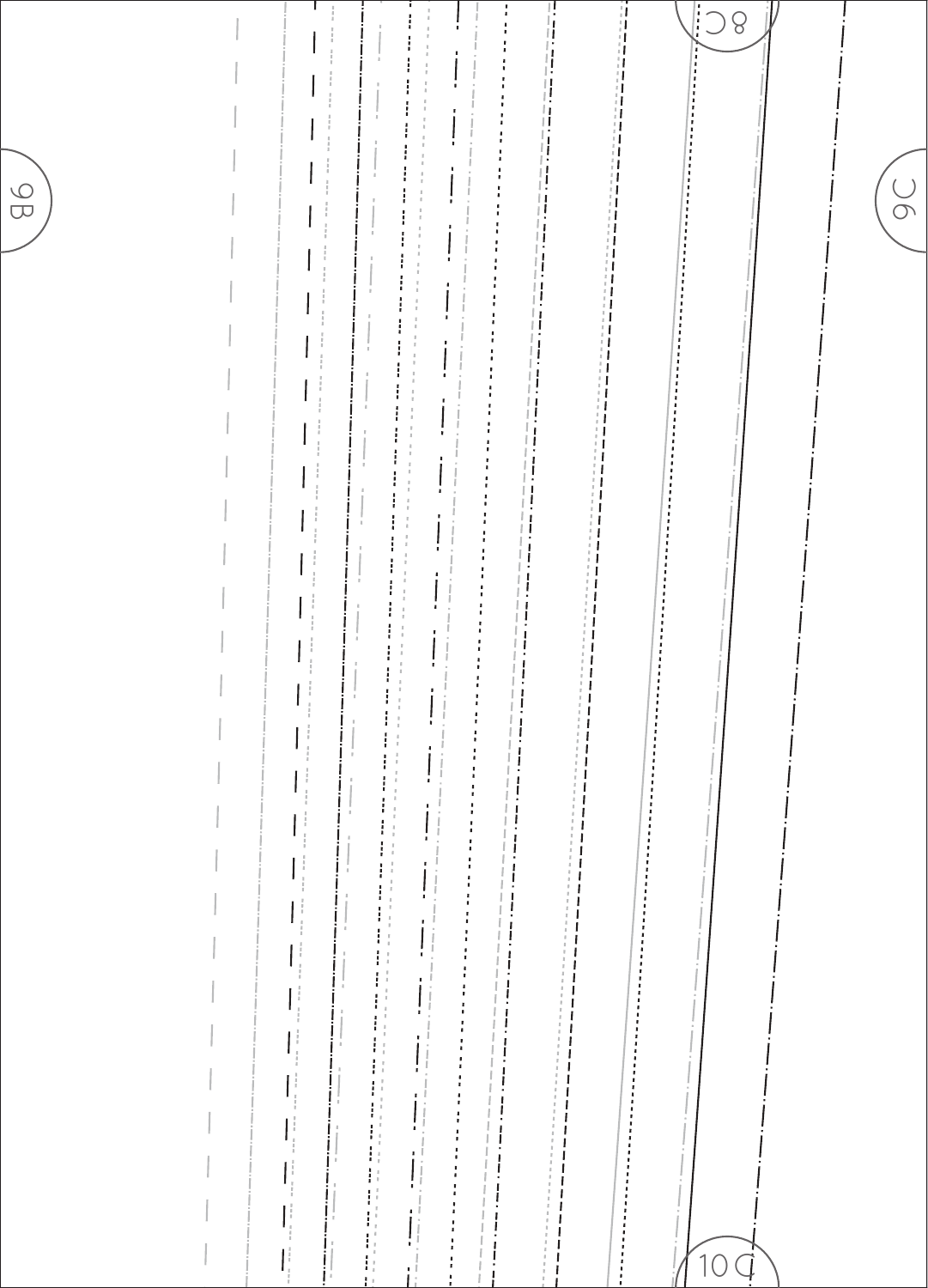יים את המשורש המשורש המשורש המשורש המשורש המשורש המשורש המשורש המשורש המשורש המשורש המשורש המשורש המשורש המשורש<br>המשורש המשורש המשורש המשורש המשורש המשורש המשורש המשורש המשורש המשורש המשורש המשורש המשורש המשורש המשורש המשו

Ĭ,

化化化化化化化化化化化化化化化化化

l.<br>I

Ŧ

l<br>I

エンティー・エス

 $\vert$ 

 $\bigg\}$ 

 $\overline{\phantom{a}}$ 

 $\bigg\vert$ 

 $\overline{\phantom{a}}$ 

 $\overline{\phantom{a}}$  $\frac{1}{2}$ ١

 $\begin{array}{c} \begin{array}{c} \begin{array}{c} \begin{array}{c} \end{array} \\ \end{array} \\ \begin{array}{c} \end{array} \\ \begin{array}{c} \end{array} \\ \end{array} \end{array} \end{array}$ 

Ţ.

 $\sqrt{10}$  $\dot{\mathbb{D}}$ 

မြ

I

 $\bigg|$ 

 $\overline{\phantom{a}}$ 

 $\bigg\}$ 

 $\bigg\}$ 

 $\overline{\phantom{a}}$ 

 $\frac{1}{2}$  $\overline{\phantom{a}}$ 

 $\frac{1}{2}$ 

 $\overline{\phantom{a}}$ 

 $\overline{\phantom{a}}$ 

 $\bigg|$ 

 $\overline{\phantom{a}}$ 

 $\bigcirc$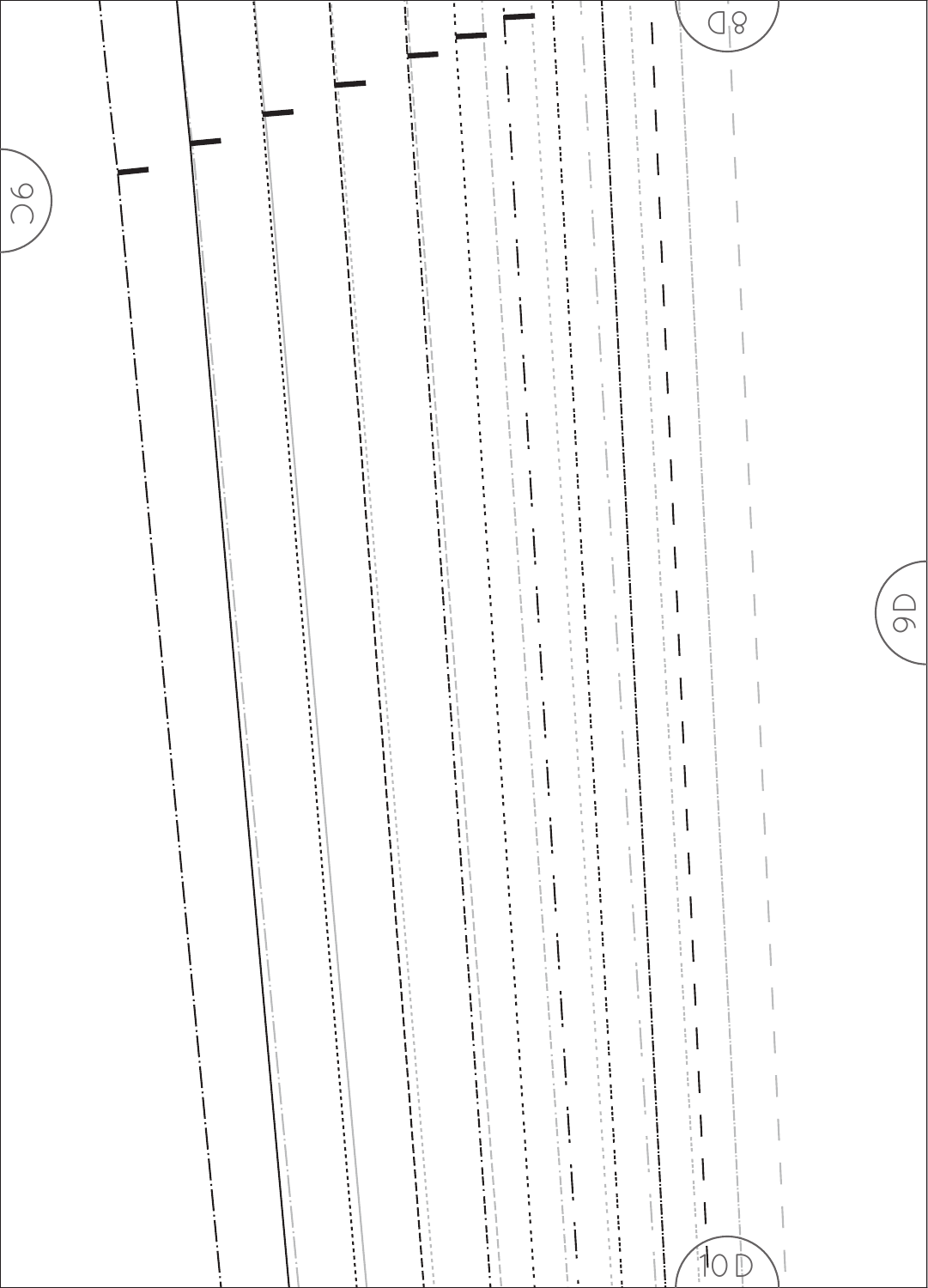O6

 $\frac{1}{20}$ 

 $10<sub>5</sub>$ 

 $\Box$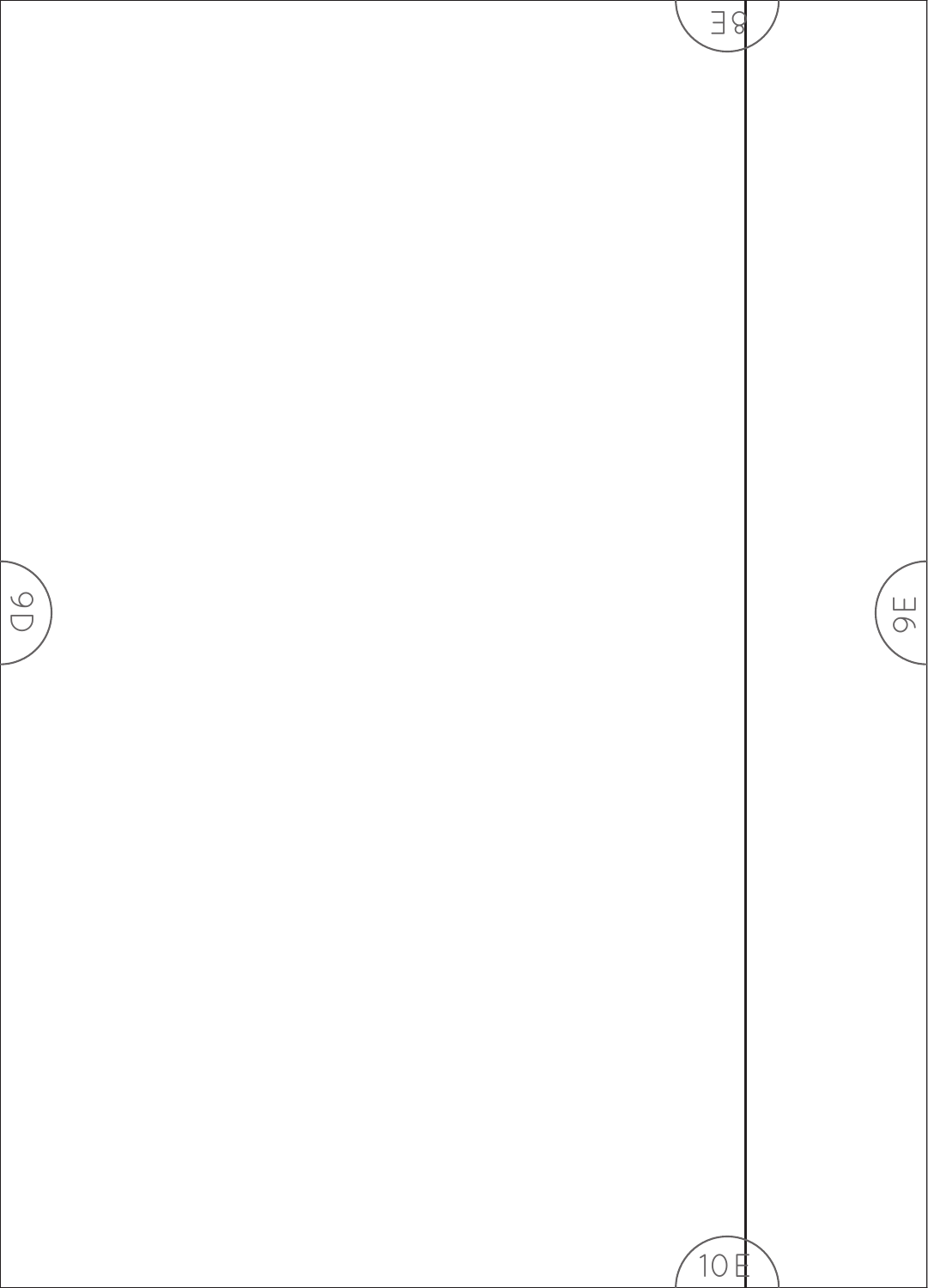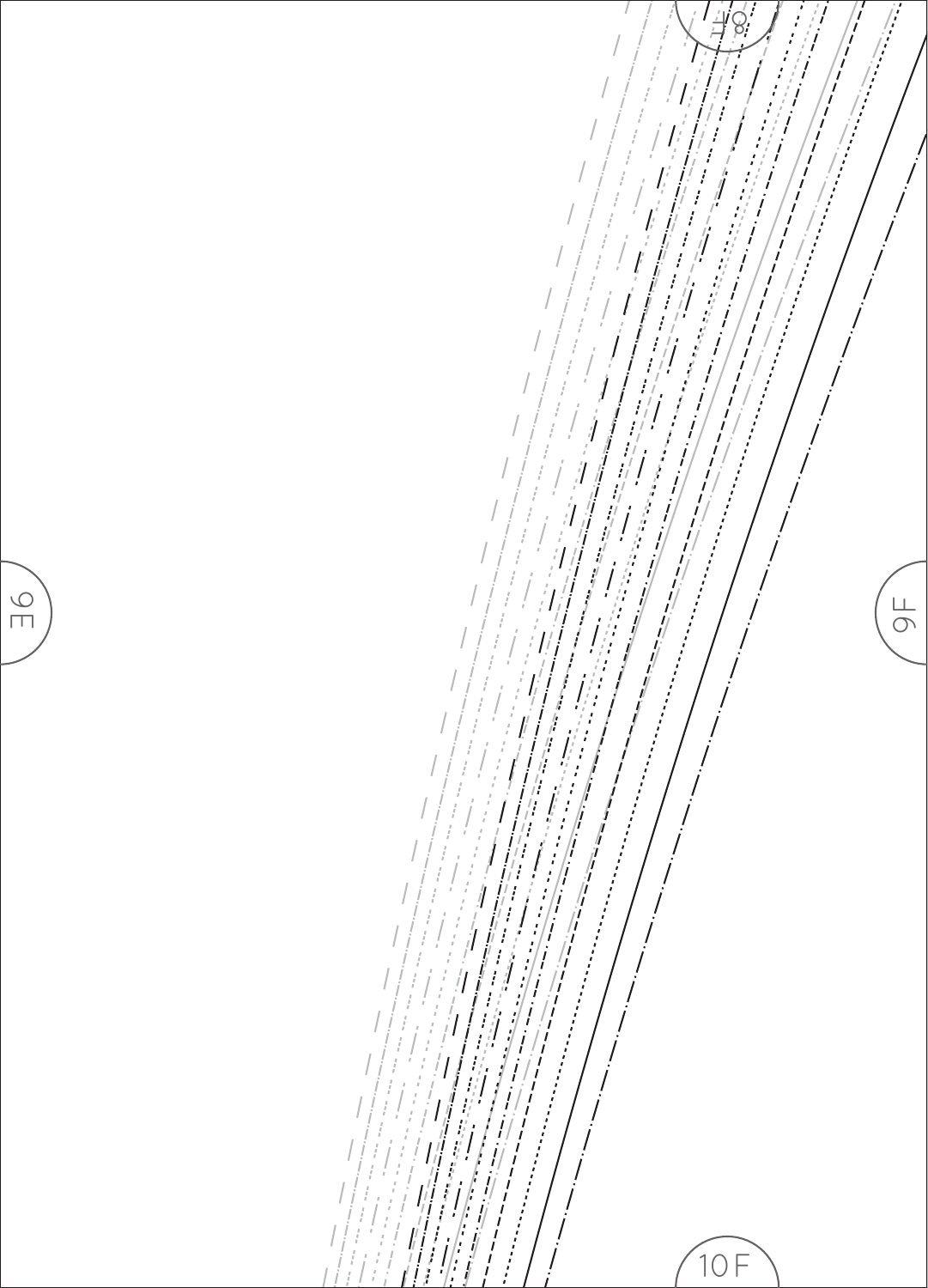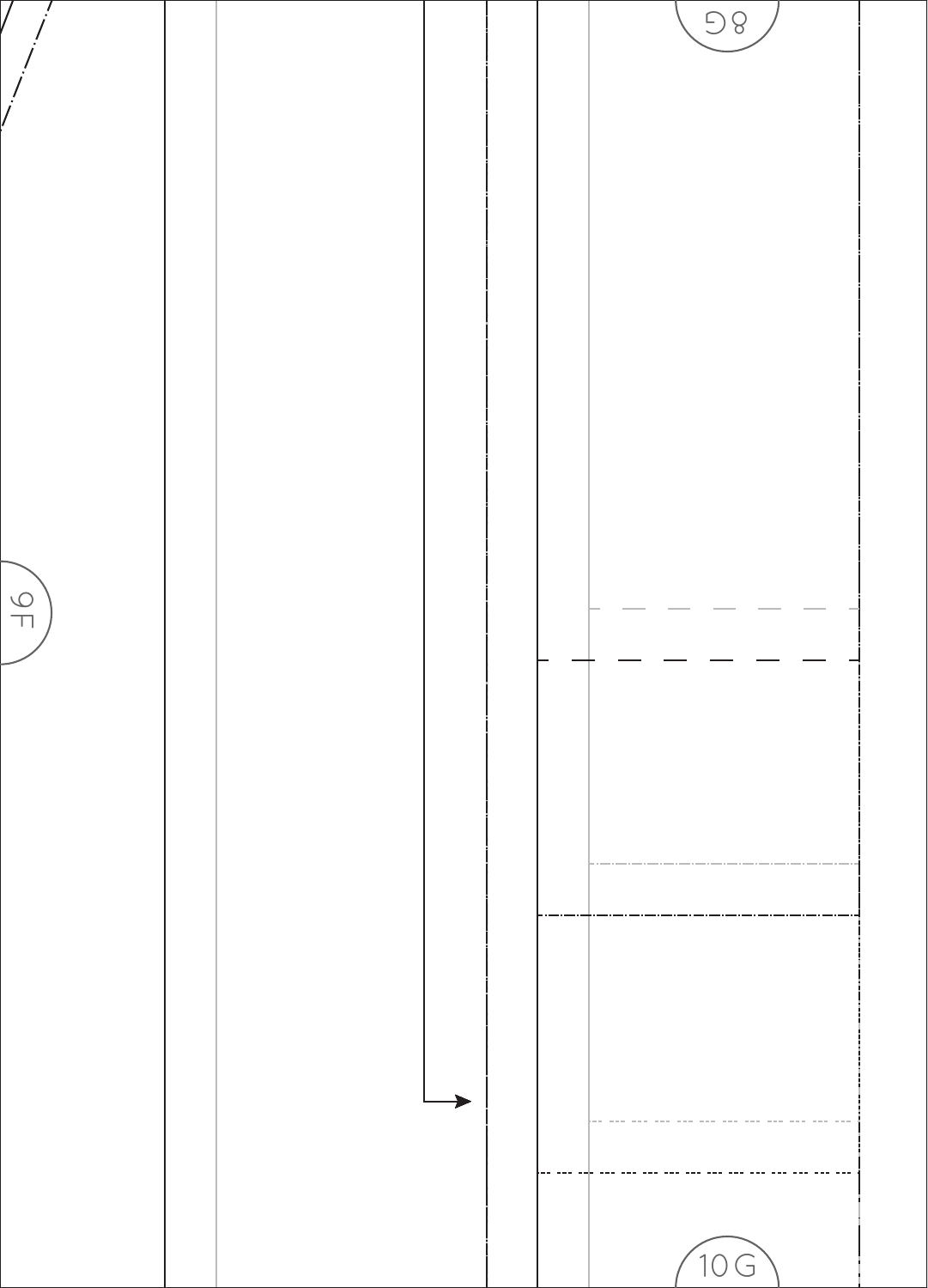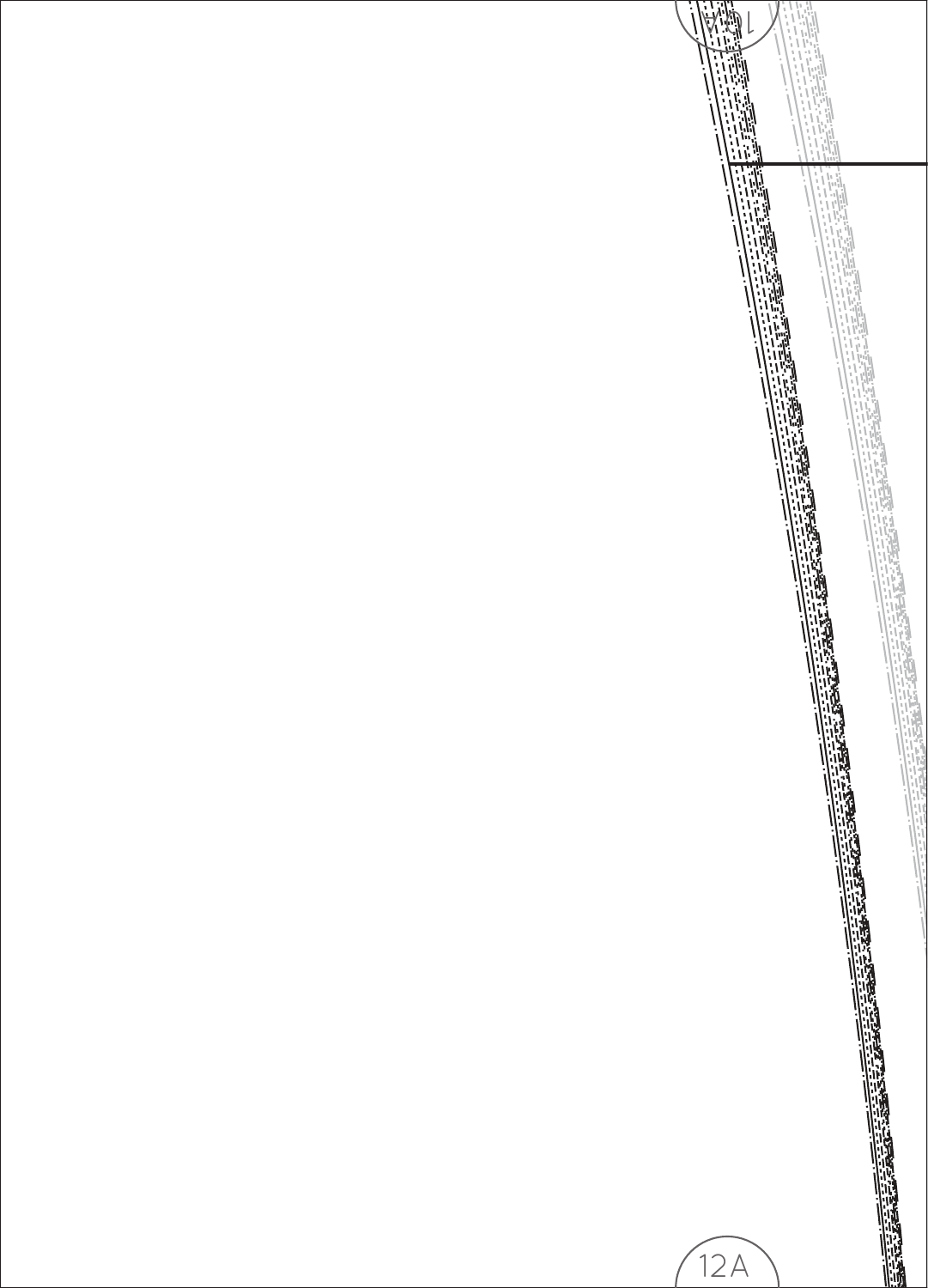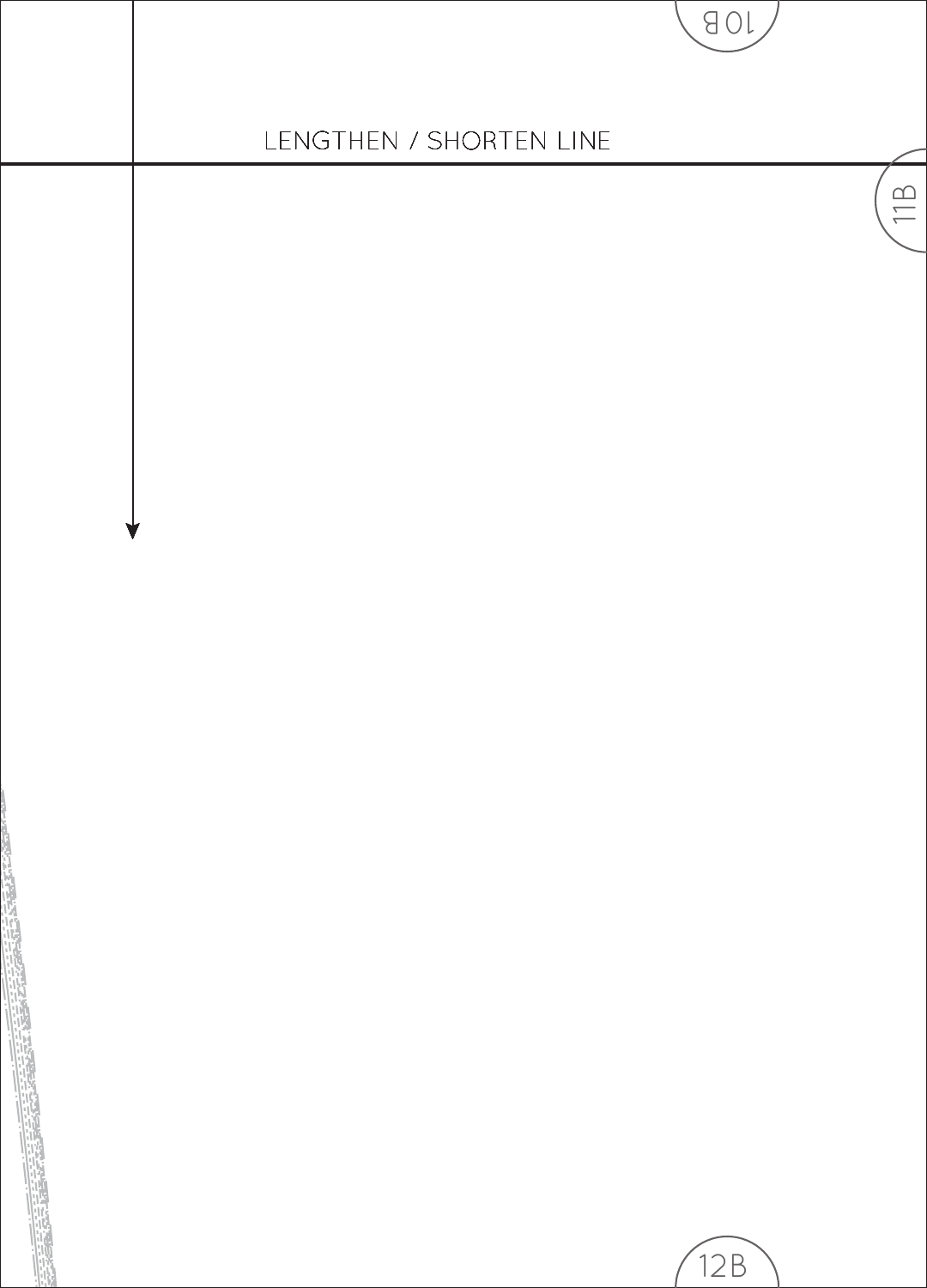| ιF |
|----|
| ╱  |
|    |

| ٠                                                                      | ł                                                                                                                                                                                                                                                                                                                                                                                                                                                                                                                                                                                                                                                                                       |
|------------------------------------------------------------------------|-----------------------------------------------------------------------------------------------------------------------------------------------------------------------------------------------------------------------------------------------------------------------------------------------------------------------------------------------------------------------------------------------------------------------------------------------------------------------------------------------------------------------------------------------------------------------------------------------------------------------------------------------------------------------------------------|
| í<br>I<br>I<br>ı<br>ı<br>I<br>ı<br>ı                                   | л<br>×<br>f<br>f,<br>p<br>×<br>×<br>J,<br>$\cdot$<br>î<br>í                                                                                                                                                                                                                                                                                                                                                                                                                                                                                                                                                                                                                             |
|                                                                        | ı<br>I<br>ı<br>$\begin{bmatrix} 1 \\ 1 \\ 1 \\ 1 \end{bmatrix}$<br>I<br>ı<br>ı<br>ı<br>ı<br>ı<br>$\frac{1}{1}$<br>I<br>Í<br>I<br>I                                                                                                                                                                                                                                                                                                                                                                                                                                                                                                                                                      |
| ļ<br>I<br>I<br>ı<br>ļ                                                  | ך<br> <br> <br>Ţ<br>ì<br>I<br>ı<br>I<br>í<br>$\frac{1}{2}$<br>ļ<br>ļ<br>$\frac{1}{2}$<br>I<br>ı<br>ı<br>ı<br>ı<br>I<br>I<br>ı<br>I<br>ı<br>ı<br>ı<br>$\frac{1}{1}$<br>ţ<br>I<br>ţ<br>$\mathbf I$<br>I<br>$\frac{1}{2}$<br>$\frac{1}{1}$<br>I<br>ı<br>1<br>ı<br>$\frac{1}{1}$<br>I<br>$\frac{1}{1}$<br>I<br>I<br>ı<br>I<br>I                                                                                                                                                                                                                                                                                                                                                             |
| I<br>ij<br>ı<br>٠<br>ľ<br>٠<br>ij<br>٠<br>p<br>ł<br>Í<br>$\frac{1}{2}$ | 不全的<br>ł<br>ł<br>ł<br>J,<br>Í<br>$\frac{1}{2}$<br>T<br>ł<br>ł<br>Í<br>ţ<br>Í<br>f<br>t<br>t<br>t<br>ł<br>ł<br>٠<br>п<br>٠<br>ļ<br>f<br>ļ<br>$\blacksquare$<br>p<br>٠<br>٠<br>I<br>Î<br>ļ<br>п<br>ı<br>I<br>$\begin{bmatrix} 1 & 1 & 1 \\ 1 & 1 & 1 \\ 1 & 1 & 1 \end{bmatrix}$<br>t<br>Í<br>$\frac{1}{1}$<br>ł<br>$\frac{1}{2}$<br>ł<br>ł,<br>$\begin{array}{c} \end{array}$<br>$\frac{1}{1}$<br>$\begin{array}{c} \end{array}$<br>I<br>I<br>Ï<br>$\frac{1}{1}$<br>Ī<br>I<br>Ï<br>$\mid$<br>I<br>I<br>I                                                                                                                                                                                 |
| I<br>I)<br>ij<br>有甘甘<br>ť,<br>$\blacksquare$                           | 医骨折骨折<br>开!<br>ii<br>ť,<br>×.<br>$\label{eq:2} \frac{1}{2}\int_{-\pi}^{\pi} \frac{1}{2\pi} \int_{-\pi}^{\pi} \frac{1}{2\pi} \int_{-\pi}^{\pi} \frac{1}{2\pi} \int_{-\pi}^{\pi} \frac{1}{2\pi} \int_{-\pi}^{\pi} \frac{1}{2\pi} \int_{-\pi}^{\pi} \frac{1}{2\pi} \int_{-\pi}^{\pi} \frac{1}{2\pi} \int_{-\pi}^{\pi} \frac{1}{2\pi} \int_{-\pi}^{\pi} \frac{1}{2\pi} \int_{-\pi}^{\pi} \frac{1}{2\pi} \int_{-\pi}^{\pi} \frac{1}{2\$<br>ť.<br>ij<br>Ч<br>li<br>i<br>Ĵ<br>$\frac{1}{2}$<br>$\begin{array}{c} \n\downarrow \\ \downarrow \\ \downarrow\n\end{array}$<br>İ<br>ļ<br>ŋ<br>j,<br>$\begin{array}{c} 1 \\ 1 \\ 2 \\ 3 \\ 4 \\ 1 \end{array}$<br>ł<br>f<br>ł<br>ł<br>$\frac{1}{2}$ |
|                                                                        | j<br>ľ<br>į,<br>ļ<br>ţ<br>ĺ<br>į<br>שמע שמש המשפט של המשפט של המשפט של המשפט המשפט של המשפט של המשפט של המשפט המשפט של המשפט המשפט של המשפט המשפט<br>המשפט של המשפט של המשפט של המשפט של המשפט של המשפט של המשפט של המשפט של המשפט של המשפט של המשפט של המשפט של המ<br>י<br>ו<br>í                                                                                                                                                                                                                                                                                                                                                                                                      |
|                                                                        | ł<br>Ï<br>ł<br>ł<br>$\frac{1}{2}$<br>ij<br>j<br>i<br>i<br>j<br>j                                                                                                                                                                                                                                                                                                                                                                                                                                                                                                                                                                                                                        |
|                                                                        | )<br>                                                                                                                                                                                                                                                                                                                                                                                                                                                                                                                                                                                                                                                                                   |
|                                                                        |                                                                                                                                                                                                                                                                                                                                                                                                                                                                                                                                                                                                                                                                                         |
|                                                                        |                                                                                                                                                                                                                                                                                                                                                                                                                                                                                                                                                                                                                                                                                         |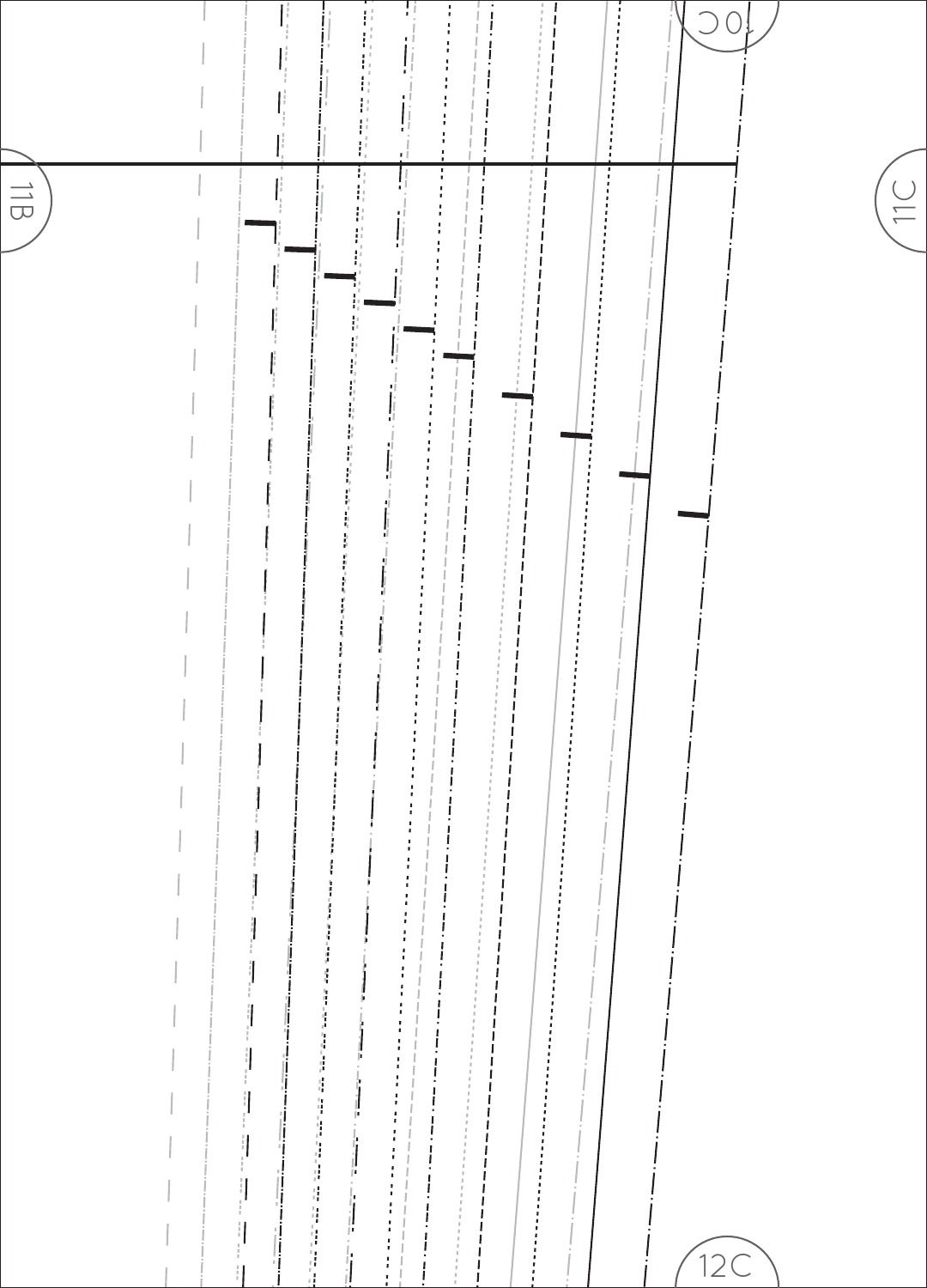|  | $\overline{\phantom{0}}$ |
|--|--------------------------|
|  |                          |
|  |                          |
|  | $\overline{\phantom{a}}$ |
|  |                          |
|  |                          |

|                        | l<br>١<br>$\frac{1}{2}$<br>١<br>$\frac{1}{1}$<br>$\frac{1}{1}$<br>١ | <del>ा</del> न्त्रा स्टब्स्ट्रेलिया स्टब्स्ट्रेलिया स्टब्स्ट्रेलिया स्टब्स्ट्रेलिया स्टब्स्ट्रेलिया स्टब्स्ट्रेलिया स्टब्स्ट्रेलिया स्टब्स्ट्रेलिया स्टब्स्ट्रेलिया स्टब्स्ट्रेलिया स्टब्स्ट्रेलिया स्टब्स्ट्रेलिया स्टब्स्ट्रेलिया स् |                                                                                                                                                                                                                                                                                                                                                                                                                                                                                                                                                                                                                                                                    | $\mathbf{i}$<br>ļ<br>l<br>i<br>j<br>L<br>ì<br>ļ<br>电压进步 |        | ţ                                                                                                                                                                                                                                           | Ï<br>ļ<br>j.<br>ij                                                                |  |
|------------------------|---------------------------------------------------------------------|----------------------------------------------------------------------------------------------------------------------------------------------------------------------------------------------------------------------------------------|--------------------------------------------------------------------------------------------------------------------------------------------------------------------------------------------------------------------------------------------------------------------------------------------------------------------------------------------------------------------------------------------------------------------------------------------------------------------------------------------------------------------------------------------------------------------------------------------------------------------------------------------------------------------|---------------------------------------------------------|--------|---------------------------------------------------------------------------------------------------------------------------------------------------------------------------------------------------------------------------------------------|-----------------------------------------------------------------------------------|--|
| $\frac{1}{i}$<br>י<br> |                                                                     | $\frac{1}{1}$                                                                                                                                                                                                                          | ╇╌┈┞┈┦┈╶╿┈╿╌╷╿╿╌╷╿╿╌╷╿╿╷┈╿╿┈ <b>╹</b> ╏╹╿╷┈╿╎<br>$\begin{array}{c} \n \mid \\ \n \mid \\ \n \mid \end{array}$<br>$\frac{1}{1}$<br>$\frac{1}{1}$<br>$\frac{1}{2}$<br>$\frac{1}{1}$<br>$\begin{aligned} \frac{1}{2} \left( \frac{1}{2} \right) \left( \frac{1}{2} \right) \left( \frac{1}{2} \right) \left( \frac{1}{2} \right) \left( \frac{1}{2} \right) \left( \frac{1}{2} \right) \left( \frac{1}{2} \right) \left( \frac{1}{2} \right) \left( \frac{1}{2} \right) \left( \frac{1}{2} \right) \left( \frac{1}{2} \right) \left( \frac{1}{2} \right) \left( \frac{1}{2} \right) \left( \frac{1}{2} \right) \left( \frac{1}{2} \right) \left( \frac{1}{2} \right)$ | 医阿拉伯氏试验检尿道 医阿拉伯氏试验检胆汁 医心包 医心包 医心包 医阿尔伯氏试验检胆汁            | ļ<br>ļ | i<br>İ<br>$\frac{1}{2}$ , where the continuous comparison and continuous comparison of the continuous continuous continuous continuous continuous continuous continuous continuous continuous continuous continuous continuous continuous c | ļ<br>ļ<br> <br> <br> <br> <br> <br>ļ<br>١<br>ا<br>أ<br> <br> <br> <br> <br>ĺ<br>C |  |

11D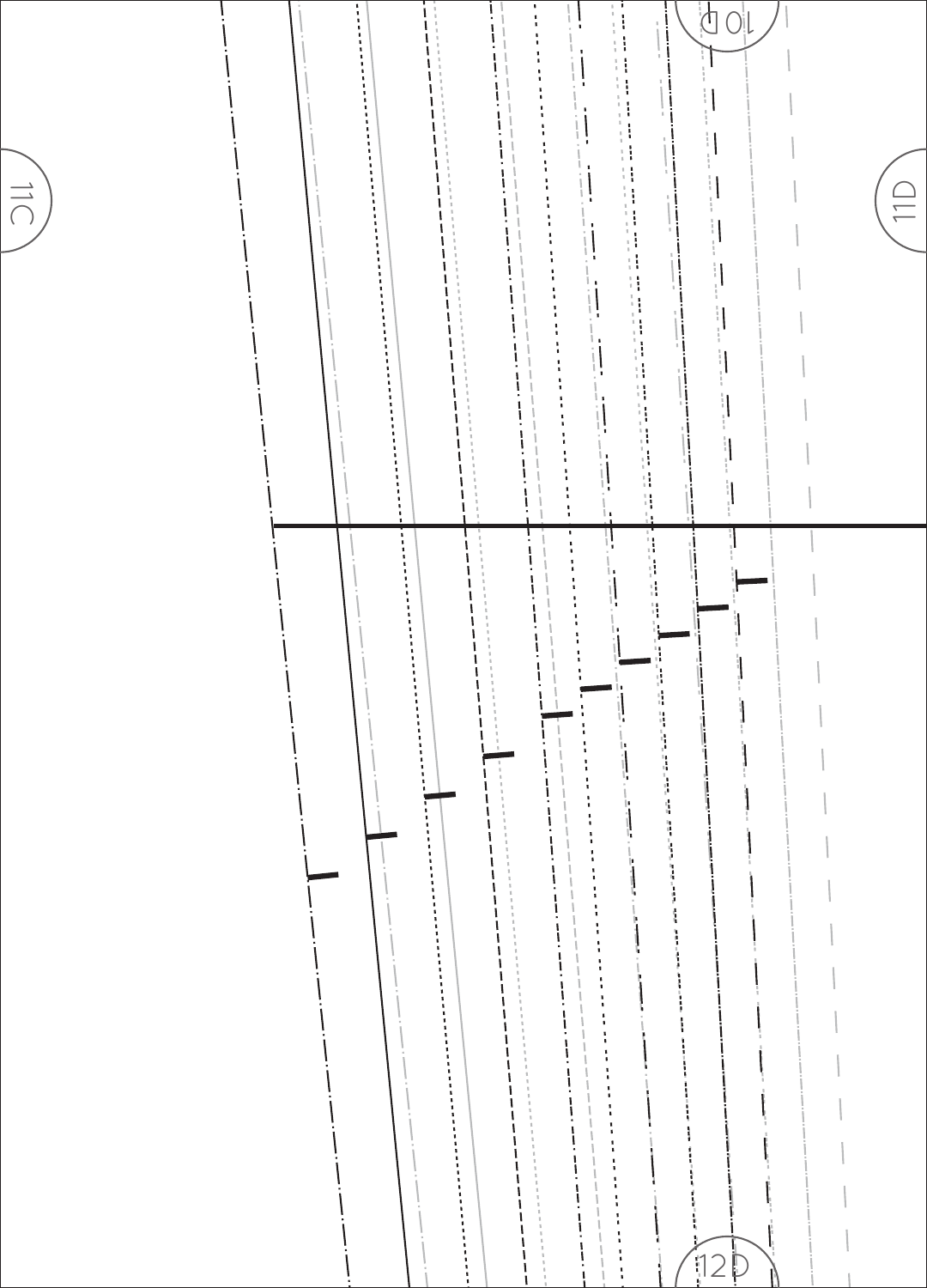## $\begin{tabular}{|c|c|} \hline \quad \quad & \quad \quad \\ \hline \quad \quad & \quad \quad \\ \hline \quad \quad & \quad \quad \\ \hline \quad \quad & \quad \quad \\ \hline \end{tabular}$

## LENGTHEN / SHORTEN LINE



 $J \circ E$ 

 $\frac{\Box}{\Box}$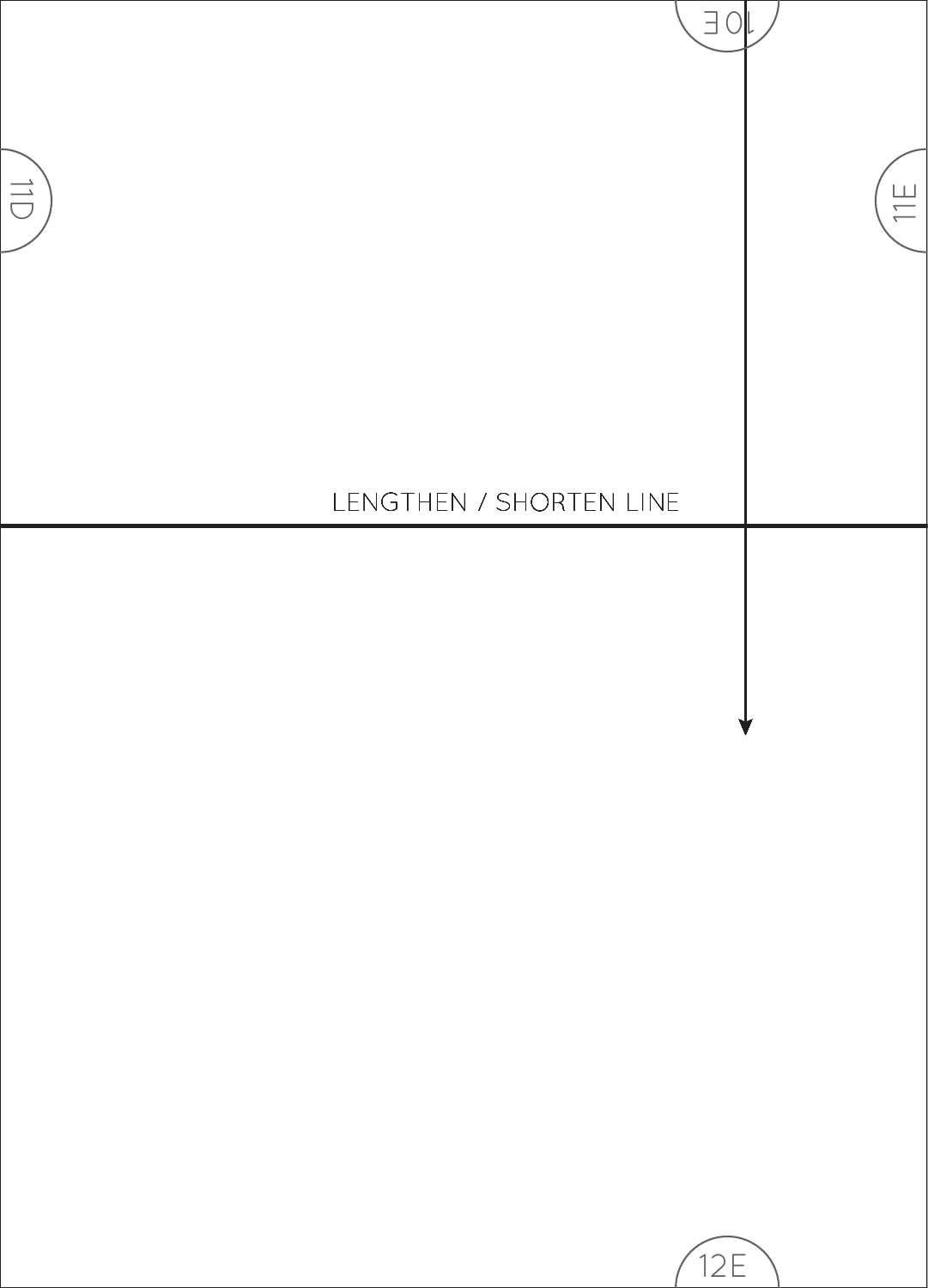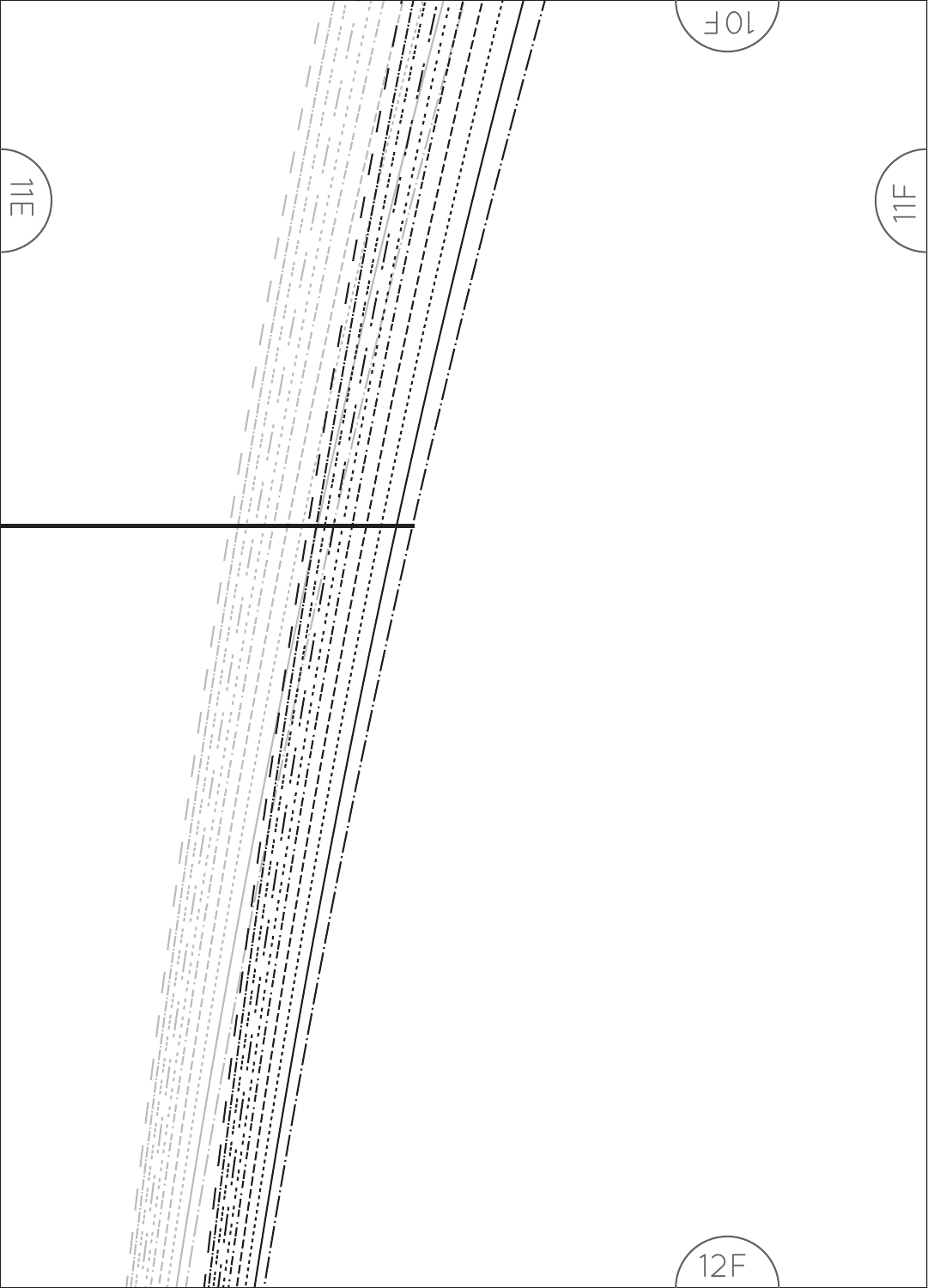

 $\frac{\overrightarrow{\phantom{a}}}{\overrightarrow{\phantom{a}}\phantom{a}}}{\overrightarrow{\phantom{a}}\phantom{a}}$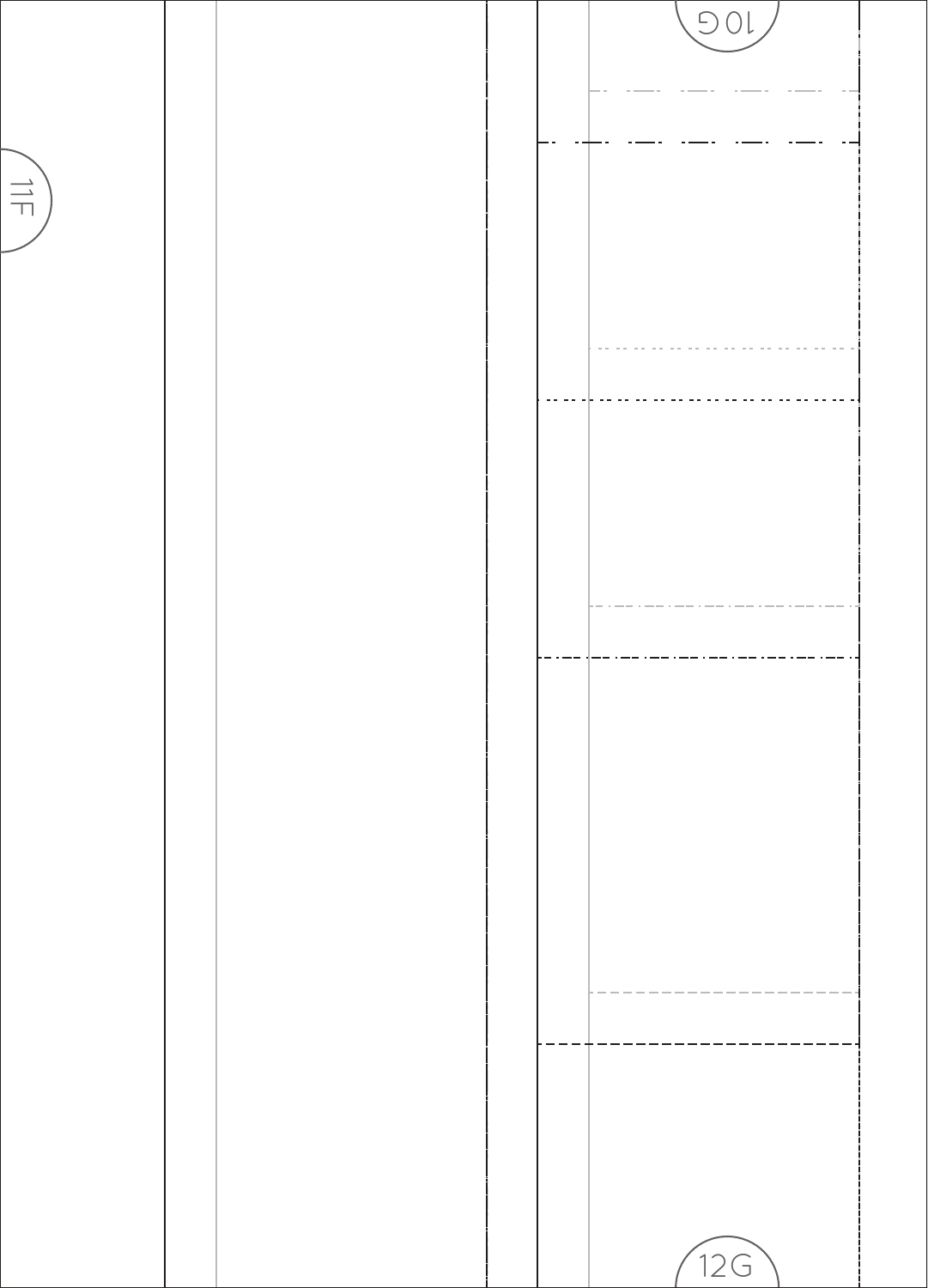

12A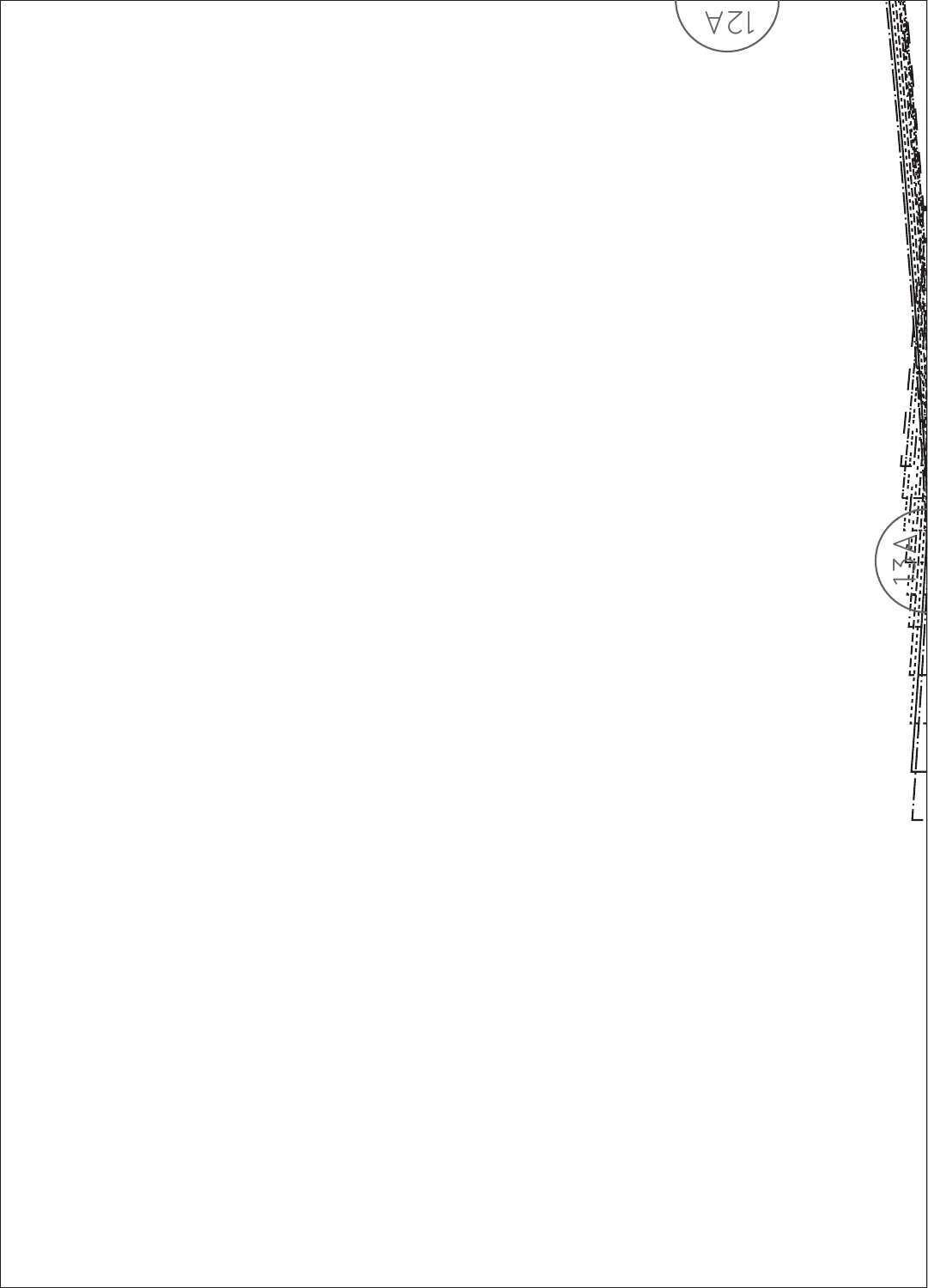| 15B<br>.<br>In the management management of the same of the management of the same of the management of the same of the ma |  |
|----------------------------------------------------------------------------------------------------------------------------|--|
|                                                                                                                            |  |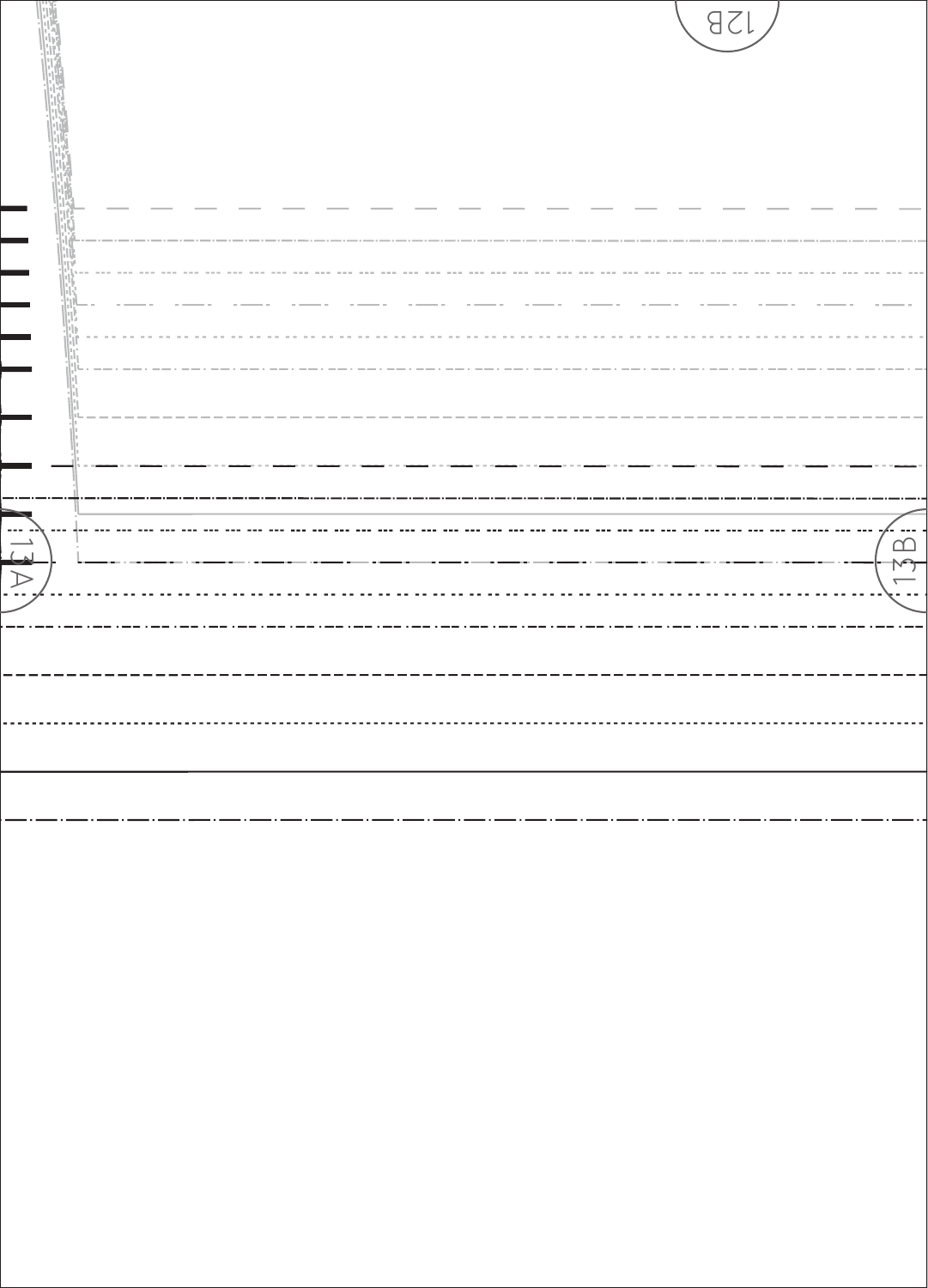



12C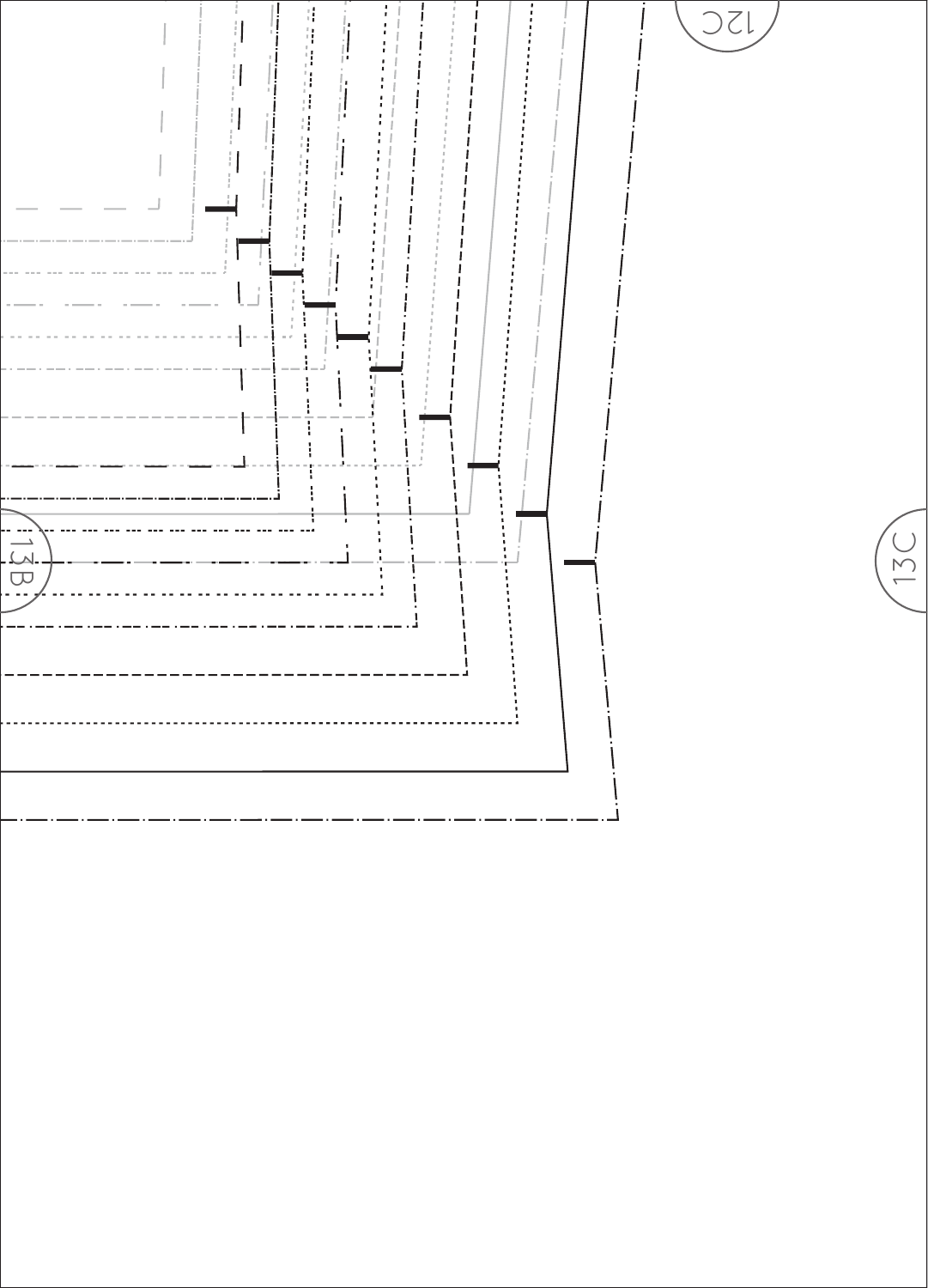

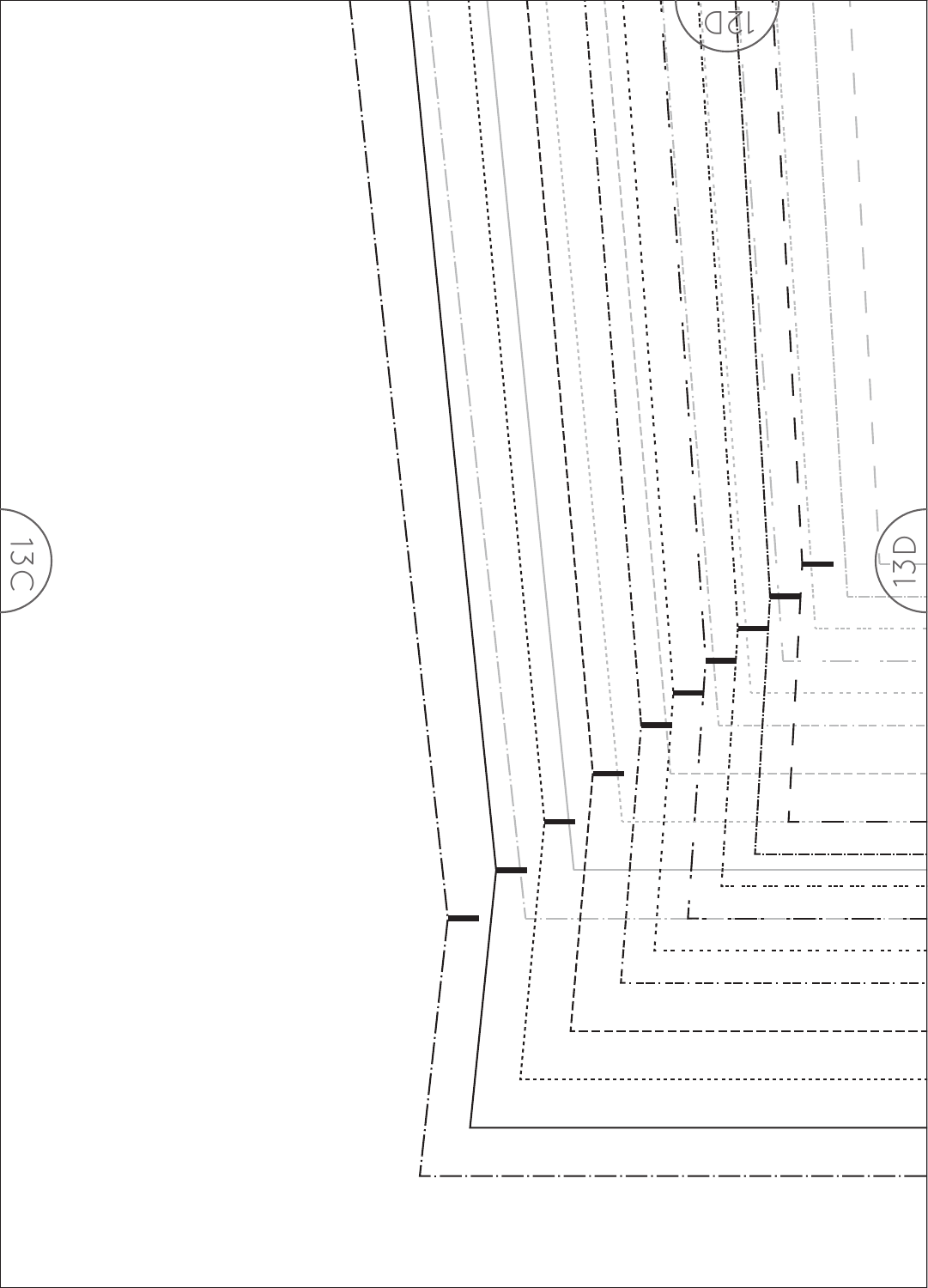| $\begin{array}{c} \begin{array}{c} \begin{array}{c} \end{array} \\ \begin{array}{c} \end{array} \\ \begin{array}{c} \end{array} \end{array} \end{array}$ | - - - - - - - - - - - - - -                                                                     |  | $\frac{1}{3}$ |
|----------------------------------------------------------------------------------------------------------------------------------------------------------|-------------------------------------------------------------------------------------------------|--|---------------|
|                                                                                                                                                          | والمستعمل وسنتم والمستعمل وسنتم والمستعمل والمستعمل والمستعمل والمستعمل والمستعمل والمستعمل     |  |               |
|                                                                                                                                                          |                                                                                                 |  |               |
|                                                                                                                                                          |                                                                                                 |  |               |
|                                                                                                                                                          | والمستحدث والمتحا والمستحد والمستعمل والمستحدث والمستحدث والمستحدث والمستحدث والمستحدث والمتحدث |  |               |
|                                                                                                                                                          |                                                                                                 |  |               |
|                                                                                                                                                          |                                                                                                 |  |               |
|                                                                                                                                                          |                                                                                                 |  |               |

 $JSE$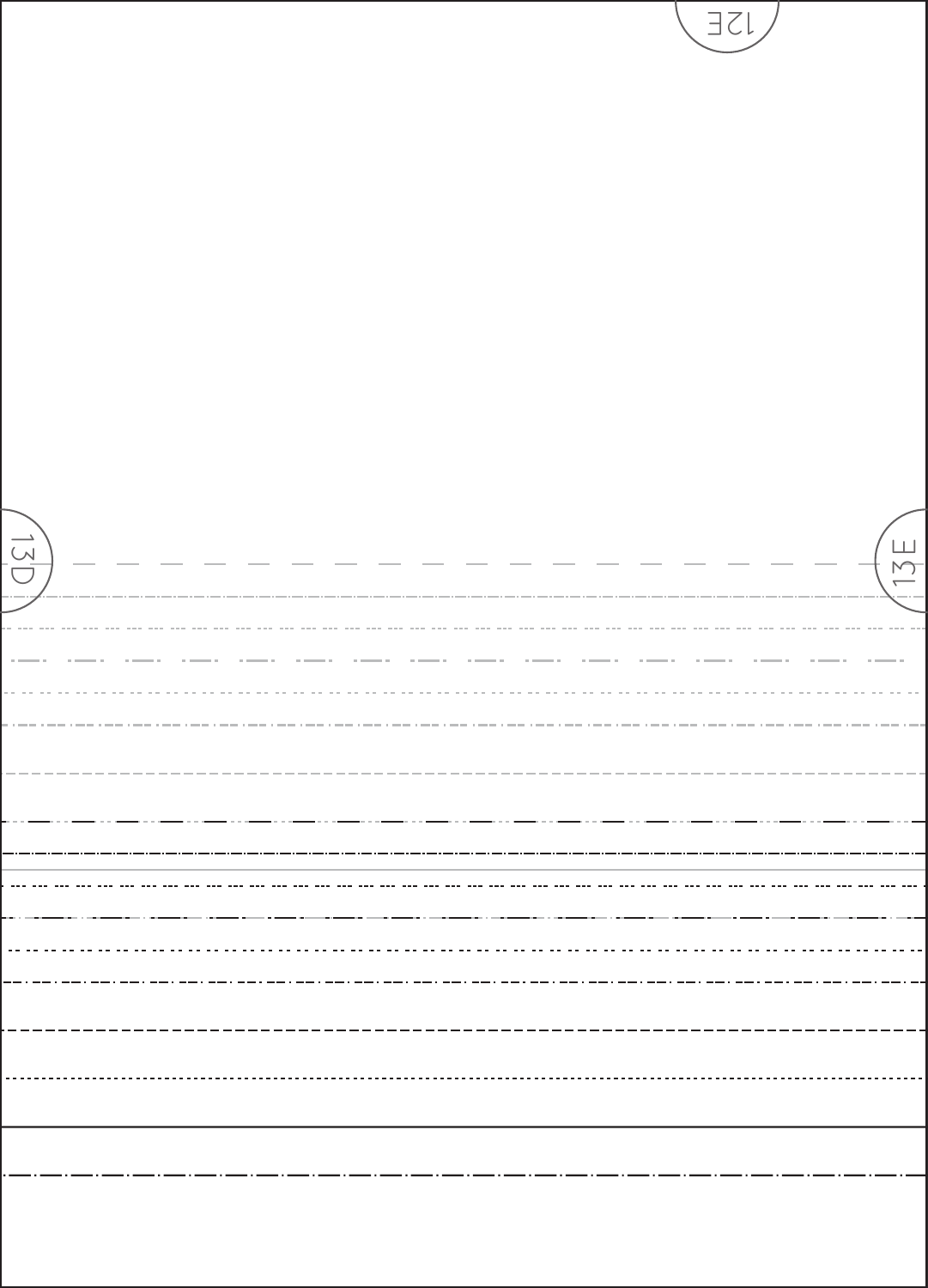

 $J5E$